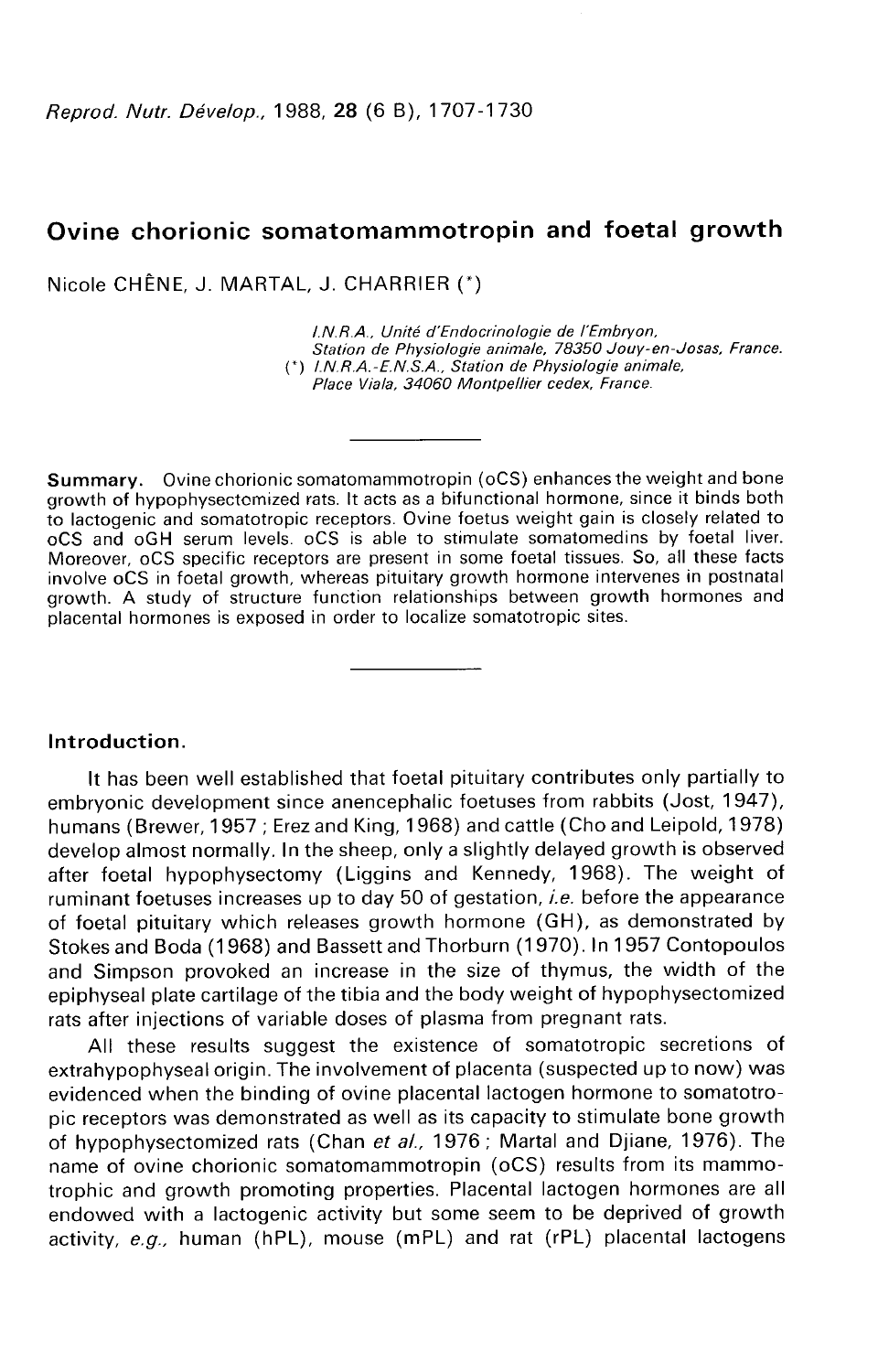which are not able to bind to somatotropic receptors. Some species are even deprived of this hormone such as cats, dogs, rabbits, pigs and horses (Martal, 1 981 ).

Thus, placental lactogen (PL) or chorionic somatomammotropin (CS), is not alone involved in foetal growth. Other placental hormones such as human placental growth hormone (hPGH), evidenced by Hennen et al. (1985), and proliferin (Linzer and Nathans, 1984) are endowed with a growth activity. A human growth factor of placental origin has been recently evidenced by Sen-Majumdar et al. (1986).

The purpose of the present paper was to demonstrate the action of oCS on overall growth and, in particular, on foetal growth. Some mechanisms of action and the regulation of oCS will be mentioned. Moreover, a comparative study of the structure-function relationships between growth hormones and placental hormones deprived of this growth activity (hPL) could explain the existence of the molecular sites responsible for this somatotropic activity. Growth factors involved in foetal growth will be reviewed.

# oCS : isolation, characterization, properties.

Ovine chorionic somatomammotropin was the first animal placental lactogen to be purified. Several teams have isolated and characterized it (Handwerger et al., 1974; Hurley et al., 1975; Martal and Djiane, 1975; Chan et al., 1976). The isolation and purification of this hormone were facilitated by the determination of the growth activity using the radioreceptor assay developed by Tsushima and Friesen (1973). oCS is a polypeptide with an apparent molecular weight ranging between 22,000 and 23,000 and with an amino acid composition close to that of oGH and oPRL (ovine prolactin) (Hurley et al., 1977b). Chan et al. (1986) have identified two forms, oPL-1 and oPL-2, with different relative mobilities after high performance liquid chromatography (HPLC) on anionic exchange column. These authors confirmed the presence of 2 tryptophan residues and 6 cysteine residues, thus relating this molecule to both the growth hormone and the prolactin families. Two forms of oPL have also been observed in our laboratory on cation-exchange (Chêne, 1987 ; Sade, 1987). The isoelectric point ranges between pH 6.7 and 8.4 according to the authors. A phenylalanine residue characterizes the COOHterminal of oCS and oGH (Hurley et al., 1977b). The predominant N-terminal amino acid seems to be represented by valine (Caridad and Wolfenstein-Todel, 1988). oCS does not exhibit any immunological cross-reaction with antibodies against oPRL, oGH, bGH, hGH (ovine, bovine, human growth hormones) and hPL (Martal and Djiane, 1975; Martal, 1978a, b; Reddy and Watkins, 1978). oCS displays a double function since it is capable of binding to somatotropic receptors of rabbit hepatocyte membranes and to mammary gland lactogenic receptors from rabbits, as demonstrated by Martal (1980) using an original technique of affinity chromatography. oCS secretion is located in the binucleated cells of foetal cotyledons as shown by immunofluorescence (Martal et al., 1977). The occurrence of oCS in the trophoblast is observed from day 16 of gestation (Martal and Djiane, 1977) parallel to that of binucleated cells (Boshier, 1969).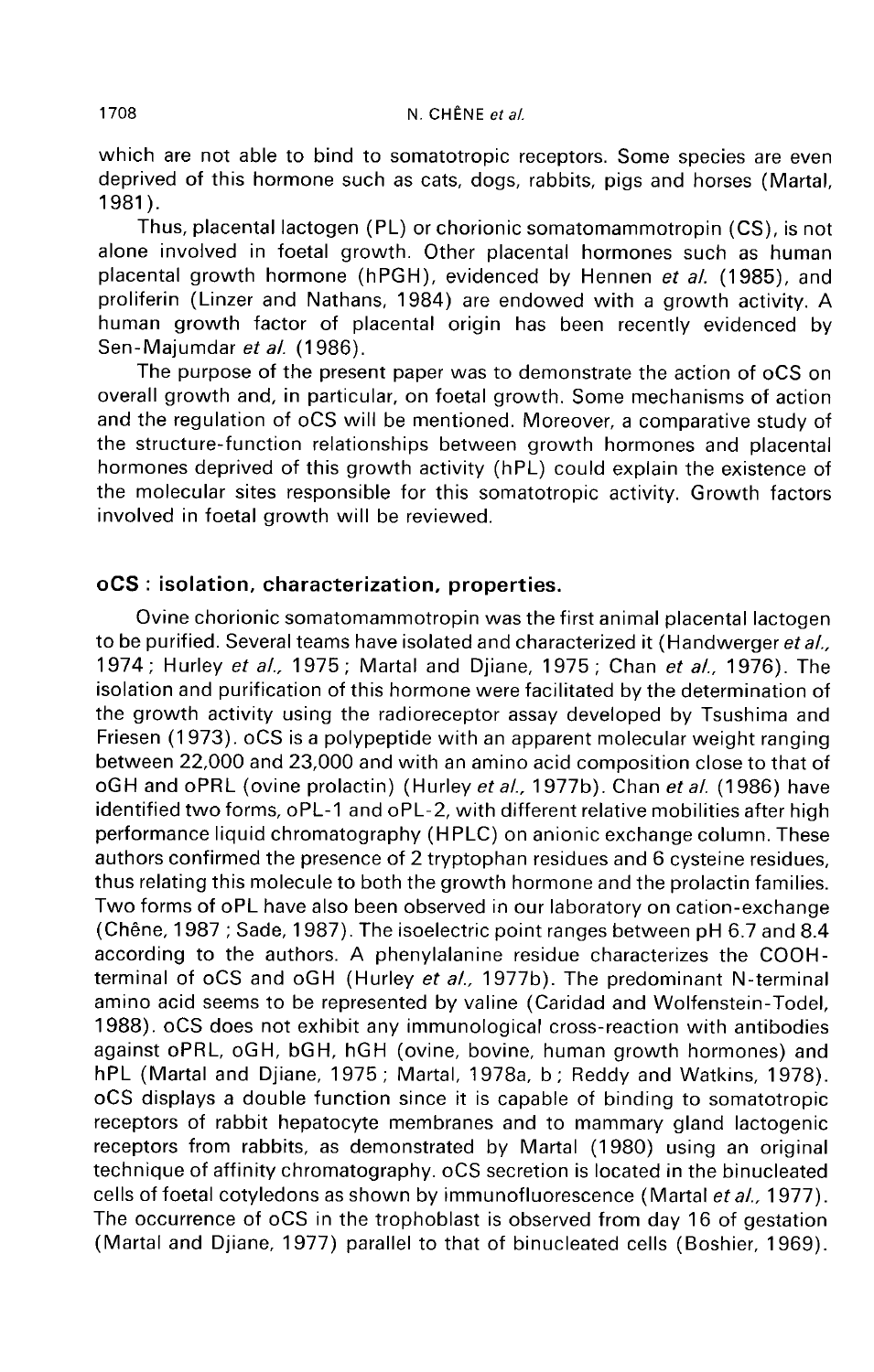#### oCS and metabolisms.

Few studies have been devoted to the metabolic activities of oCS compared to those of hPL. However, we wish to mention the works of Handwerger et al. :

 $-$  Carbohydrate metabolism: Those authors showed that injection of partially purified oCS into pregnant (or non-pregnant) ewes led, following a short insulinemia depression, to hyperinsulinemia associated to hypoglycemia 8h after injection (Handwerger et al., 1976). This insulin stimulation confirms that observed in man after hPL injection (Beck and Daughaday, 1967; Grumbach et al., 1968) or after the addition of bGH to pancreatic cells of rat (Martin and Gagliardino, 1967). oCS administration depresses the plasma glucose concentration by about 40 % as well as plasma amino nitrogen levels.

- Lipid metabolism: Free fatty acid concentrations (FFA) decrease one hour after oCS injection into pregnant (or non-pregnant) ewes. This effect persists 6h later (Handwerger et al., 1976). According to Brinsmead et al. (1980), oCS does not possess any lipolytic activity. By contrast, injections of growth hormone to normal or hypophysectomized ewes after prolonged fasting enhance the FFA levels in blood (Vézinhet et al., 1974). Despite these contradictory results, the fact that hGH, bGH and hPL have a lipolytic effect (Mac Millan, 1979) suggests a similar activity for oCS. Besides the fact that foetal fatty tissue represents only 2 % of the body weight at birth (Rattray et al., 1974), indicates that oCS may play a minor part in foetal lipid metabolism.

Because of its anabolic and diabetogenic activities, oCS supplies the foetus with glucose, a main metabolite in ruminants (Alexander, 1966), and with amino acid via insulinic effect.

 $-$  Protein metabolism : It has been demonstrated that oCS is involved in the transport of amino acids (for instance  $\alpha$ -aminoisobutyric acid in rat diaphragm) whereas hPL or oGH are not (Freemark and Handwerger, 1982). The involvement of oCS in foetal metabolism of amino acids and proteins has been confirmed by Butler et al. (1978) and Hurley et al. (1980). oCS injection to rat foetuses stimulates liver ornithine decarboxylase activity. This enzyme catalyzes the conversion of ornithine to putrescine involved in the biosynthesis of polyamines, spermine and spermidine, steps in protein and amino acid synthesis. By contrast, ovine and rat prolactins and ovine and rat growth hormones stimulate this enzyme activity but only in newborn or 17-day old rats.

It has been shown that oCS also stimulates the protein synthesis of rabbit mammary gland in organotypic culture, inducing the synthesis of lactose and  $\beta$ -casein and enhancing  $\beta$ -casein m-RNA (Servely et al., 1983).

In vivo and in vitro in homologous system, oCS displays a mammogenic and lactogenic activity similar to that of antehypophyseal hormones (PRL + GH) (Martal, 1980). The metabolic activities of oCS of maternal as well as from of foetal origin, suggest that this hormone acts as a foetal growth hormone.

### Growth properties of oCS.

The growth activity of oCS has been studied using several tests in heterologous species. The weight gain of hypophysectomized Wistar rats has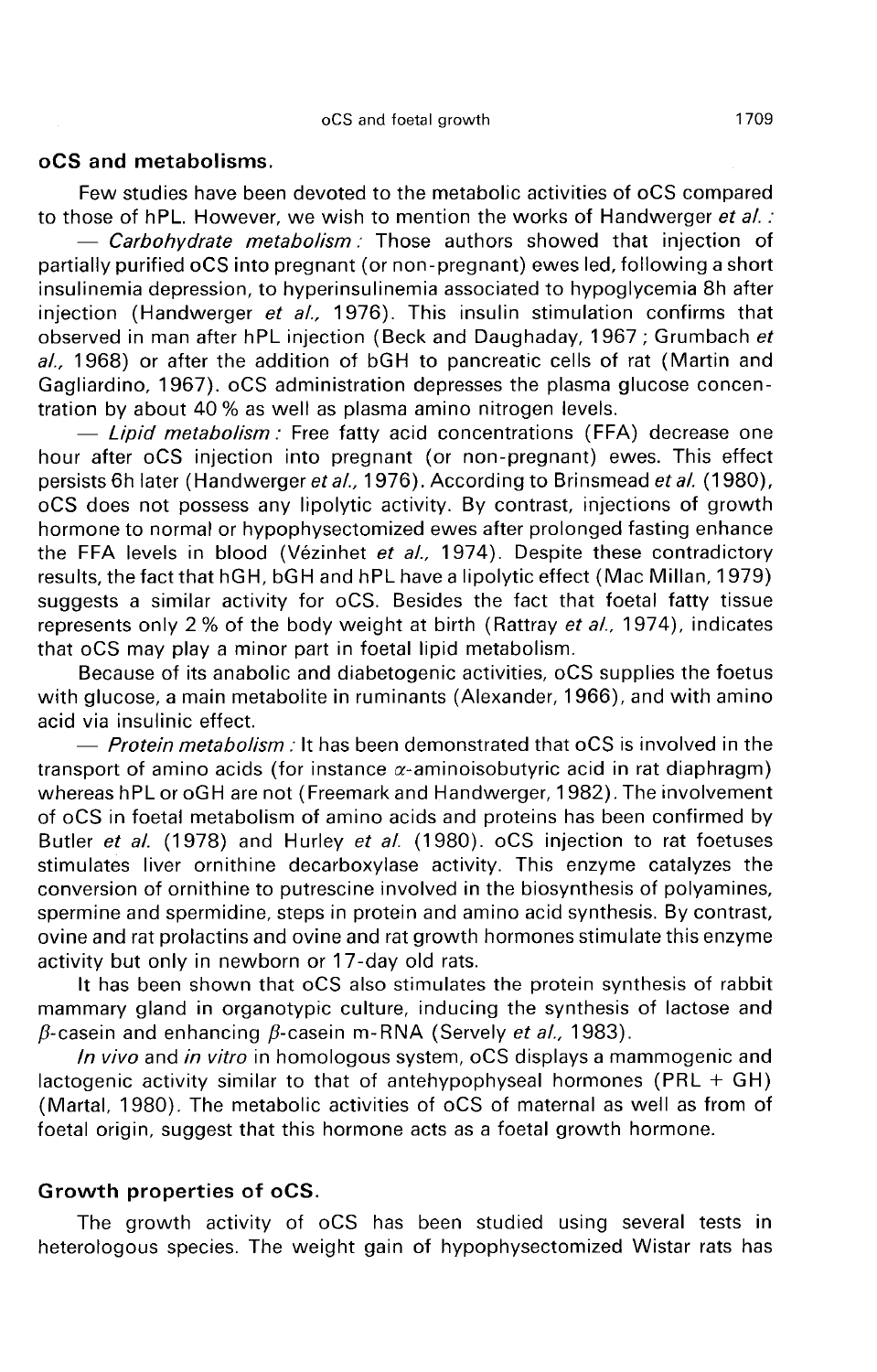

FIG. 1. - Weight gain of normal and hypophysectomized Wistar rats, weighing about 100 g, injected with bGH or oCS for 3 weeks. Day 0 is the hypophysectomy day.

been achieved by oCS (prepared in our laboratory) injection (Martal, 1978, 1980) (Fig. 1, 2). It was similar to that observed after bGH (Pentex 1 UI/mg) injection. In these conditions, a thickening of the epiphyseal cartilage plate of the tibia of hypophysectomized rats is observed (Martal and Djiane, 1977) (Fig. 3).

These in vivo experiments demonstrate the growth activity of oCS and suggest an effect on foetal growth.

# Foetal growth and oCS.

Change in the foetal weight of Préalpes du Sud ewes is shown in figure 4. Although the hypophyseal growth hormone has not yet appeared (occurrence on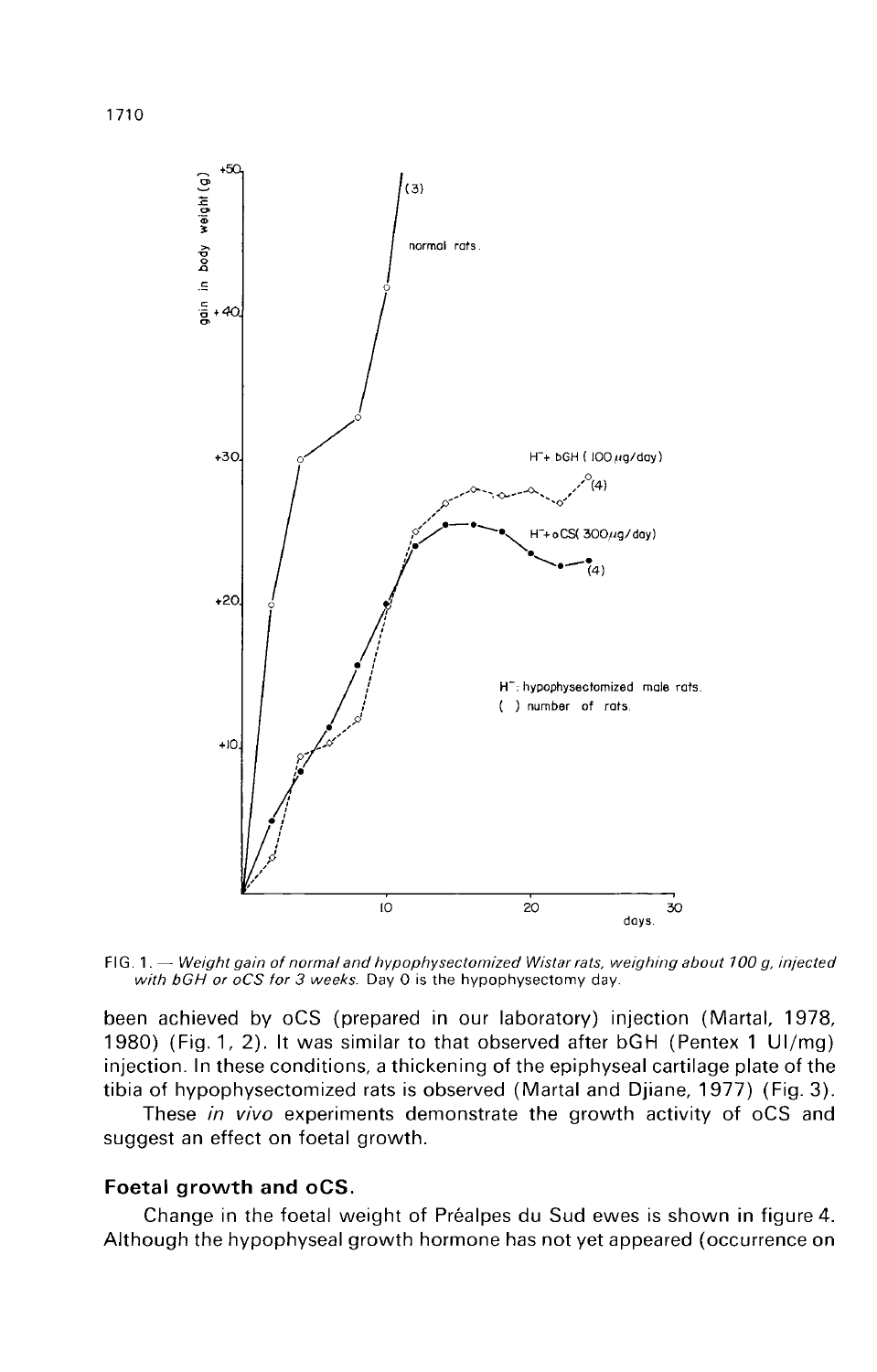

FIG. 2. - Weight gain of hypophysectomized rats injected with bGH and oCS for 3 weeks compared to that of normal or hypophysectomized animals.

day 50 of gestation) foetal weight gain and oCS production (from day 16 of pregnancy) go on and increase exponentially on day 20 to day 30 of gestation (Fig. 5). A close adjustment between total circulating growth activity and foetal weight gain is observed (Fig. 6). A linear relationship between foetal weight P and the whole growth activity  $\times$  (oCS + oGH) can be established as follows (Fig. 7)

$$
P(g) = 172.5 \times (\mu g) / \text{foetus} + 57.2.
$$

The total concentration of growth activity in foetal serum ( $oCS + oGH$ ) evaluated during gestation remains almost constant, ranging around 200 ng/ml from day 60 to day 140 (Fig. 8). By contrast, the relative concentration of both hormones changes considerably since on day 120 of pregnancy the foetal oCS concentration is almost twice that of oGH (Fig. 9). The serum oGH levels correspond to those indicated by Bassett et al. (1970).

## Regulation of oCS secretion.

The effect of bromocriptine, a hypoprolactinemic drug, on pregnant ewes was studied relative to the levels of placental oCS and foetal and maternal serum oCS. Bromocriptine injection on day 70 of pregnancy induces a noticeable increase (4-6-fold) in placental oCS concentration relative to normal ewes. The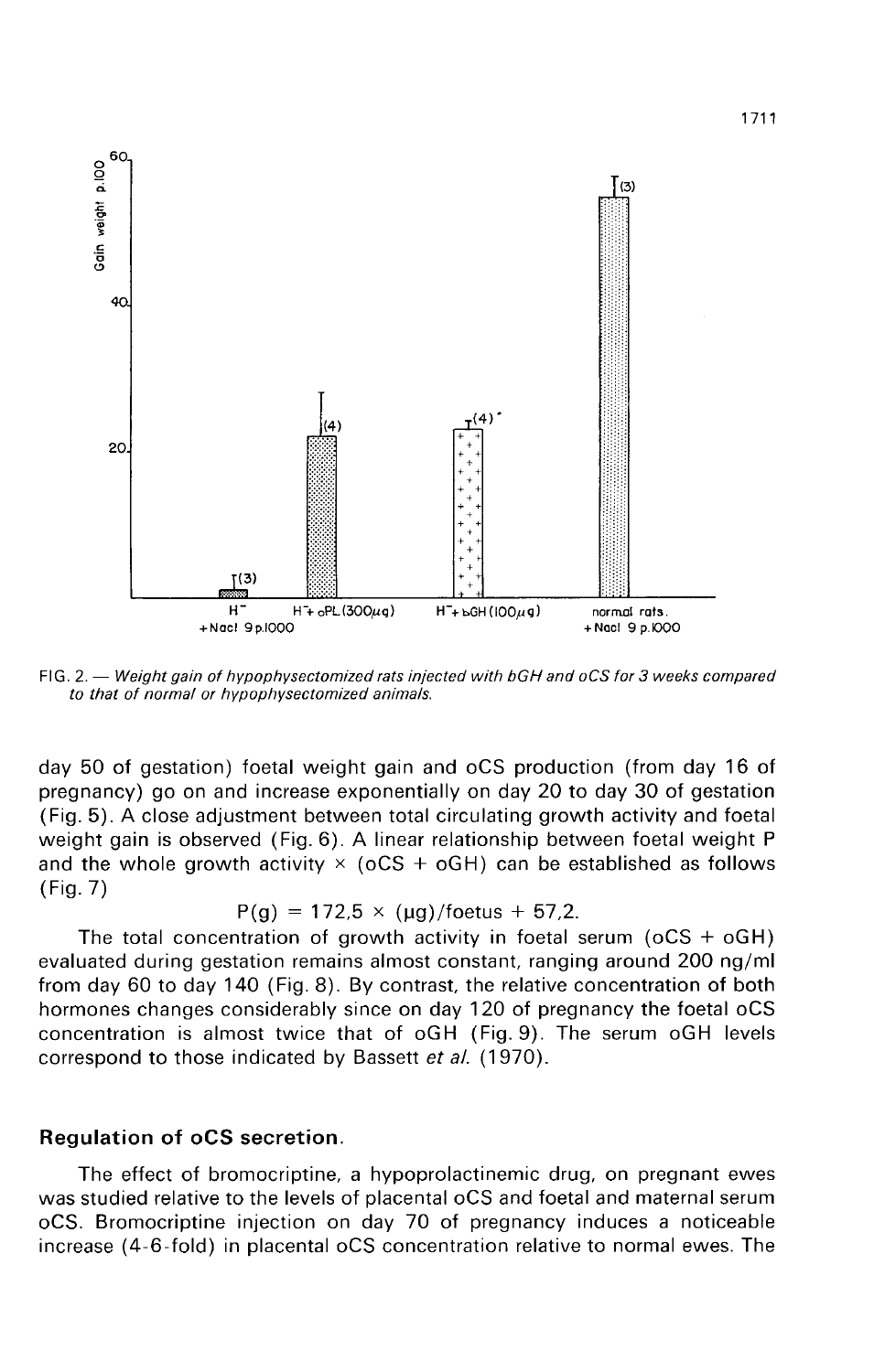

FIG. 3. - Mean thickness of epiphyseal cartilage plates of normal rats and hypophysectomized rats treated by bGH and oCS injection for 3 weeks.

placental oCS level falls between day 110 of gestation and lambing to reach that of normal ewes (Fig. 10). These results have not been explained yet. By contrast, no variation is observed in maternal or foetal oCS serum concentrations relative to control animals during bromocriptine treatment (Table 1 ). The latter does not affect either the cotyledon or foetal weight (Martal and Lacroix, 1978).

Ovine foetal hypophysectomy does not modify the maternal and foetal oCS plasma concentrations between day 115 and parturition (Taylor et al., 1983). It even inhibits the sharp drop of oCS a few days before parturition (Taylor et al., 1980).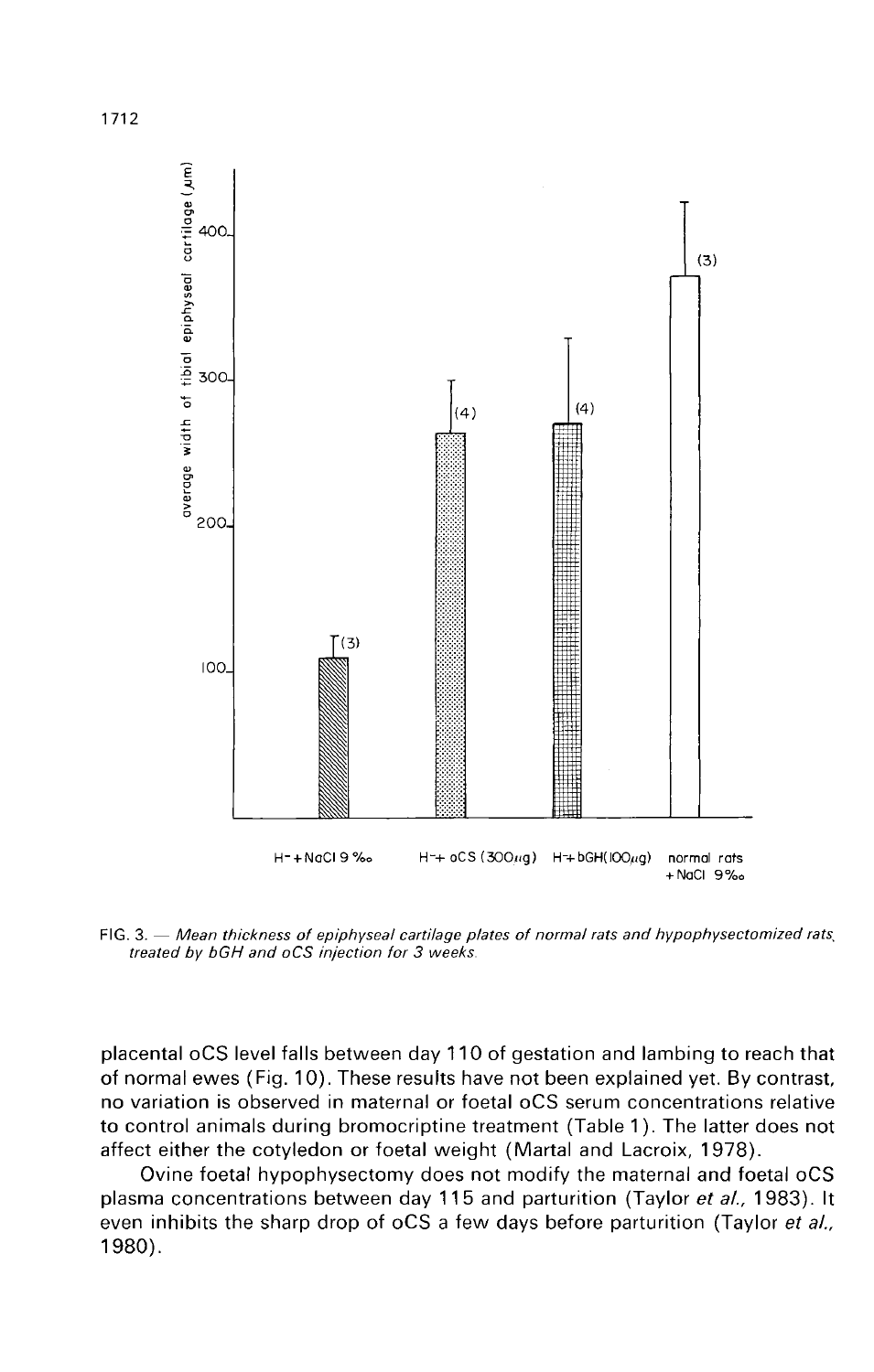

FIG. 4. - Variation in the weight of a lamb foetus from day 60 of gestation to parturition in a Préalpes du Sud ewe.

Chlorpromazine, a dopaminergic antagonist, does not alter serum oCS concentration in the ewe either (Mc Millen et al., 1977).

All these results indicate that oCS production is not regulated through dopaminergic pathways. Somatostatin is known to depress the hypophyseal secretion of growth hormones. Infusion of this peptide into ovine foetuses does not apparently modify maternal and foetal oCS plasma levels (Taylor et al., 1983).

# Placenta and oCS.

The importance of placenta in foetal growth, though implicit, has been demonstrated by Robinson et al.  $(1979)$ . Excision of part of the uterine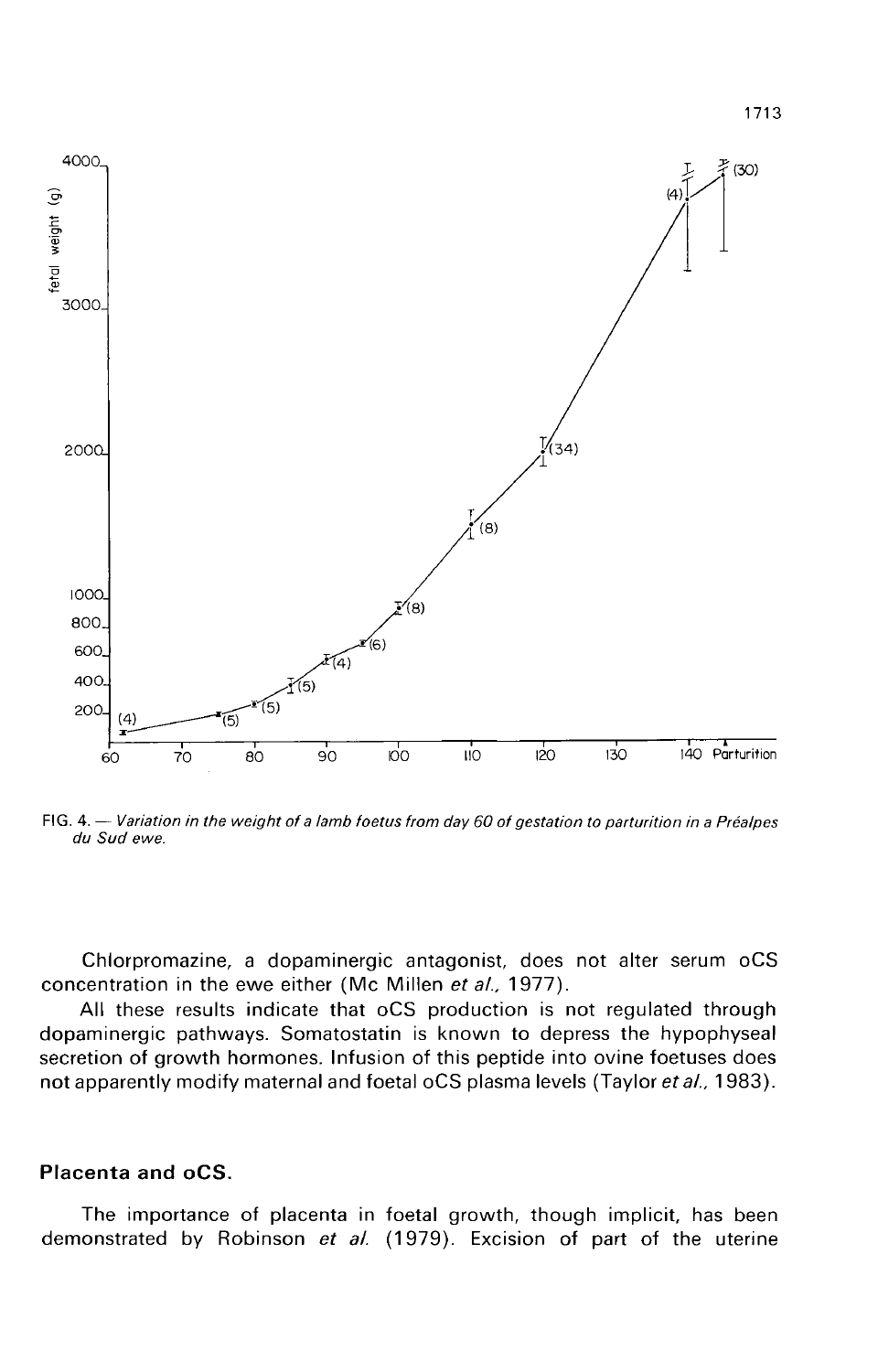

FIG. 6. — Weight gain and total oCS content (oGH  $+$  oCS) of an ovine foetus between day 60 and 140 of gestation.

TABLE 1

Variations of oCS in foetal and maternal blood, measured by radioreceptor assay, after bromocriptine treatment.

| Days of<br>aestation | Maternal $oCS$ (ng/ml) $(1)$                                       |                                                                         |                 | Foetal oCS (ng/ml) (1)    |                             |                     |
|----------------------|--------------------------------------------------------------------|-------------------------------------------------------------------------|-----------------|---------------------------|-----------------------------|---------------------|
|                      | (3)                                                                | Control ewes Treated ewes Significance Control ewes Treated ewes<br>(3) | (2)             | (3)                       | (3)                         | Significance<br>(2) |
| 90-95                | $159 + 26(6)$ 183 + 22(7)<br>$110-120$ $485 + 54(7)$ $461 + 60(7)$ |                                                                         | ΝS<br><b>NS</b> | $146 + 17(6)$ 131 + 15(7) | $184 + 22(7)$ $163 + 16(7)$ | NS<br>NS            |

(1) oCS is expressed as prolactin equivalent (PS7 NIH, 24 UI/mg); (2) Student's t test for the means of two samples; (3) Means  $\pm$  standard error (number of animals).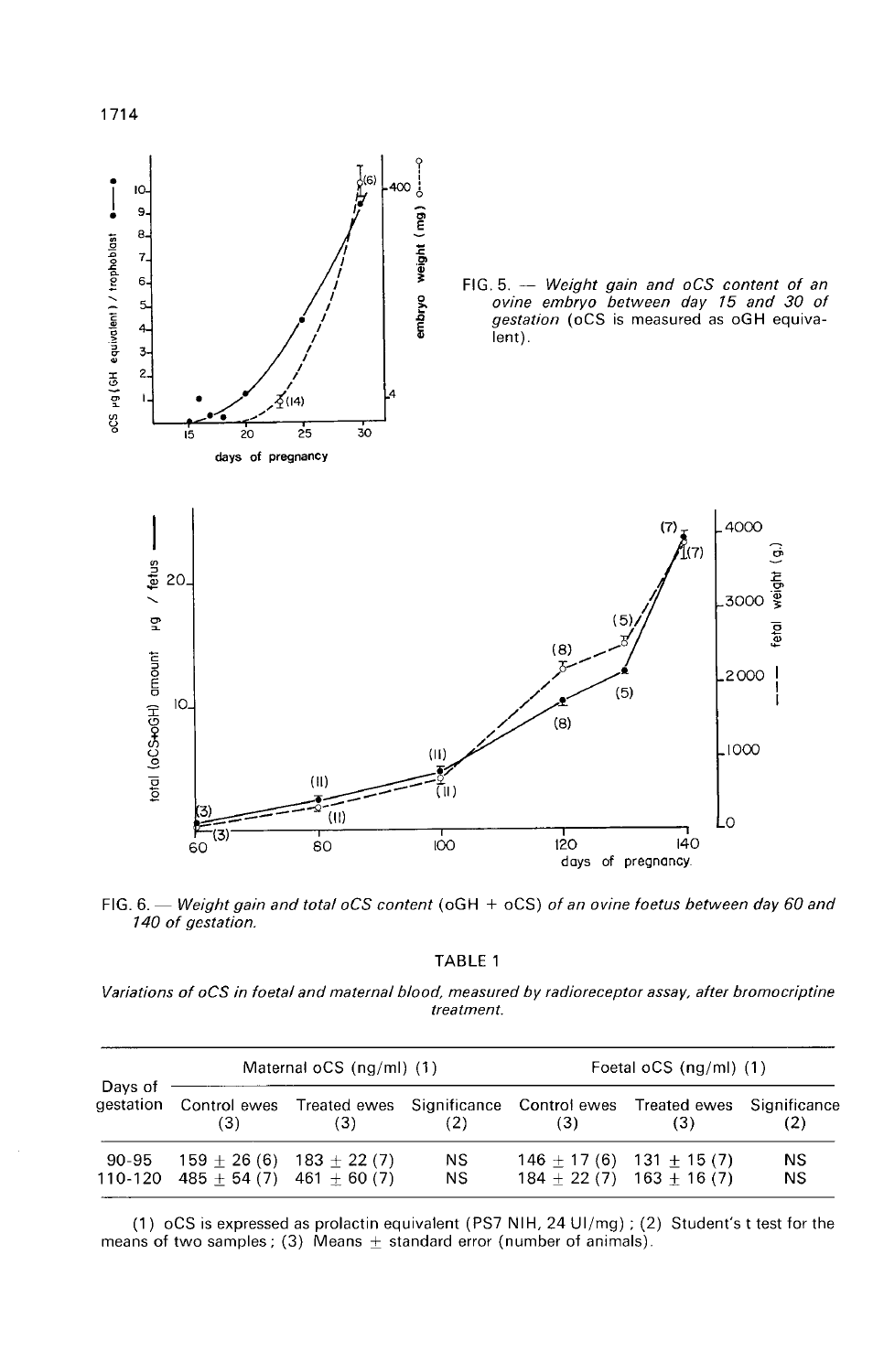

FIG. 7. -- Linear relationship between foetal weight and total growth activity ( $oCS + oGH$ ) per ovine foetus.

caronculae in the ewe before mating leads to a reduction in foetal growth and disturbs foetal metabolism. Figure 11 shows the variation in placental weight and oCS content during gestation (from day 60 to parturition) in Préalpes du Sud ewes. The weight of foetal cotyledons increases up to day 70 of gestation and then remains almost steady until day 140. Just before parturition cotyledon weight drops rapidly. The amount of oCS per g of fresh tissue increases until day 100 to reach a maximum between day 100 and 130, then falls suddenly until lambing. An asynchrony is observed between oCS production and weight gain of placenta.

### Number of foetuses and oCS.

The oCS concentration per g of placenta is constant, whatever the number of foetuses (Martal and Djiane, 1977). By contrast, the weight of placenta is proportional to the number of foetuses (Fig. 12). Accordingly, the total amount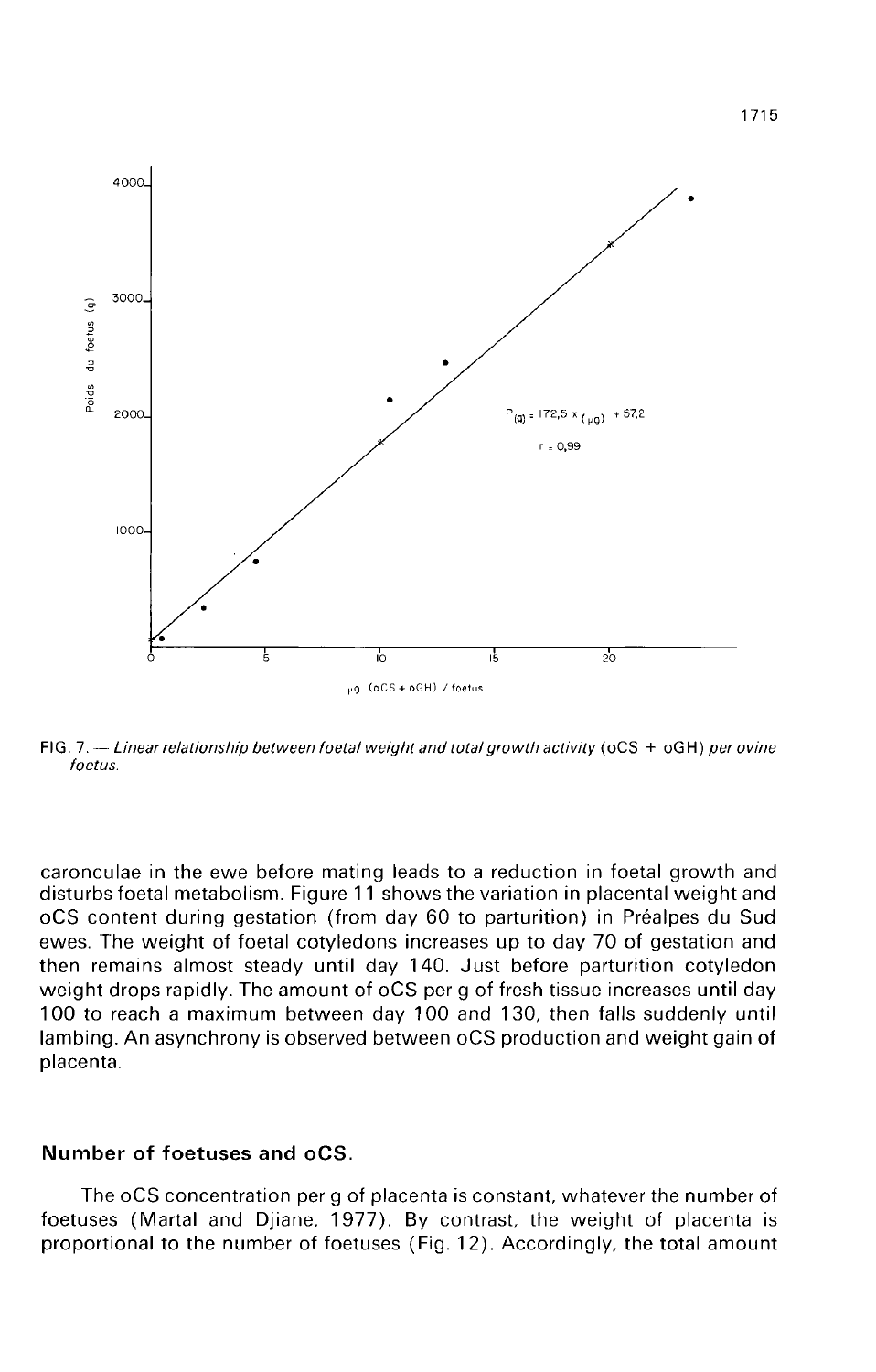

FIG. 8. - Variation in growth hormone concentrations ( $oCS + oGH$ ) of the ovine foetus during gestation.





of oCS in maternal blood is also higher in twin gestation (Fig. 13). oCS determination in maternal serum may allow the diagnosis of twin pregnancy (Table 2).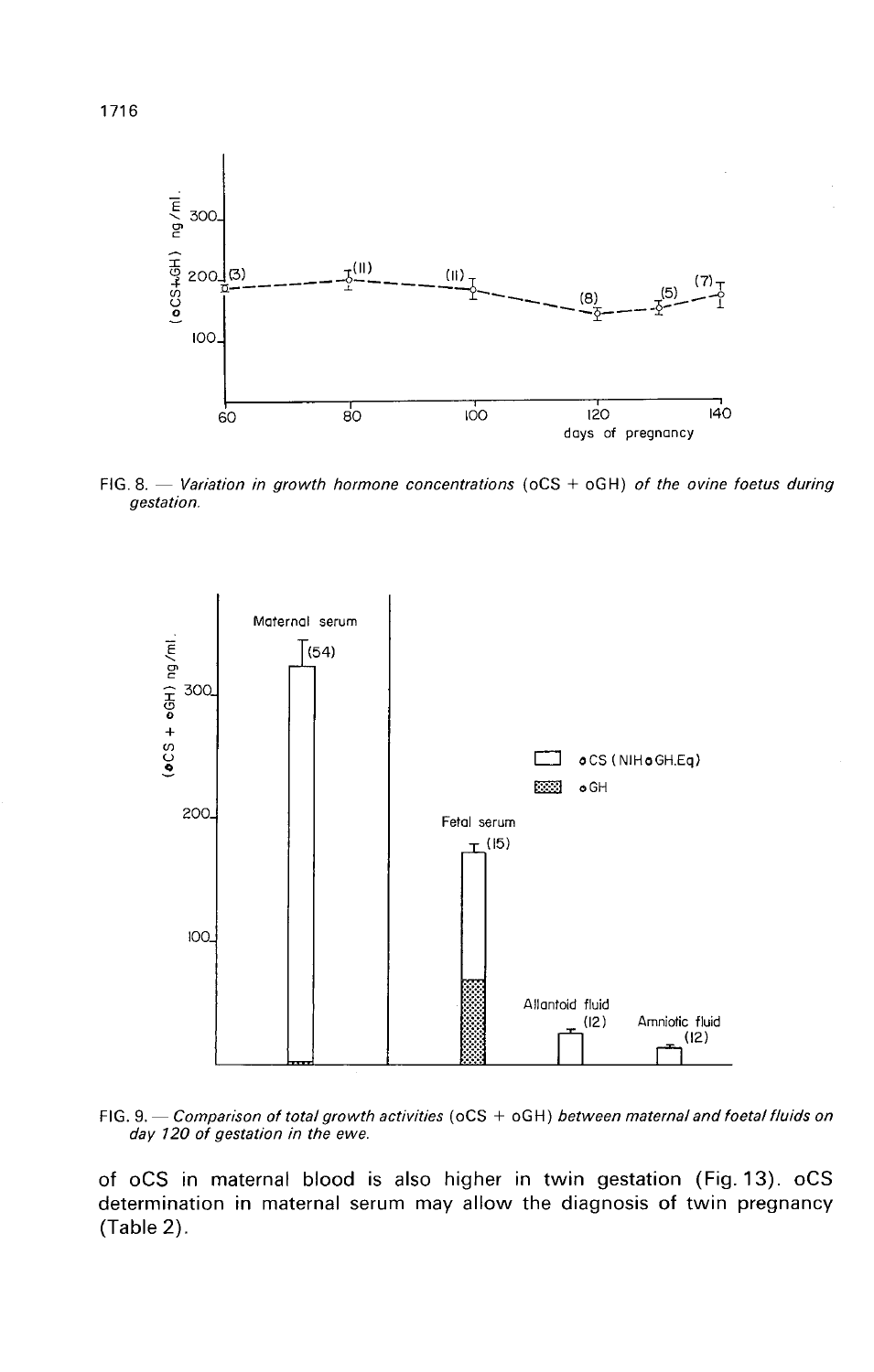

FIG. 10. - Variations in placental oCS between normal and bromocriptine-treated ewes.

## Anti-oCS antibodies and growth.

Up to now, it is not possible to inhibit totally oCS production without damaging the embryonic survival. Waters et al. (1985) have tried to evade the problem by using anti-oCS antiserum. A 12h-infusion of these antibodies to ewes on day 131 of gestation, in sufficient amounts to neutralize circulating oCS, does not affect the weight of lambs at birth compared to those of control ewes (perfused with goat  $\gamma$  globulins). These results are inconsistent with the growth promoting activity of oCS for the following reasons. First, the injection was performed in late gestation. At this stage the foetal pituitary is totally functional. Second, the length of perfusion (12h) was too short. It should be mentioned that during these experiments the IGF-I, IGF-II and GH plasma levels did not change.

#### oCS receptors.

oCS receptors have been evidenced by Chan et al. (1978) in several ovine tissues. The highest binding activity of oCS ( $\simeq$  30 %) has been obtained in the maternal liver and fatty tissue. Nevertheless, oCS binds poorly to mammary

Reproduction, Nutrition, Développement, n°  $6B/88 - 13$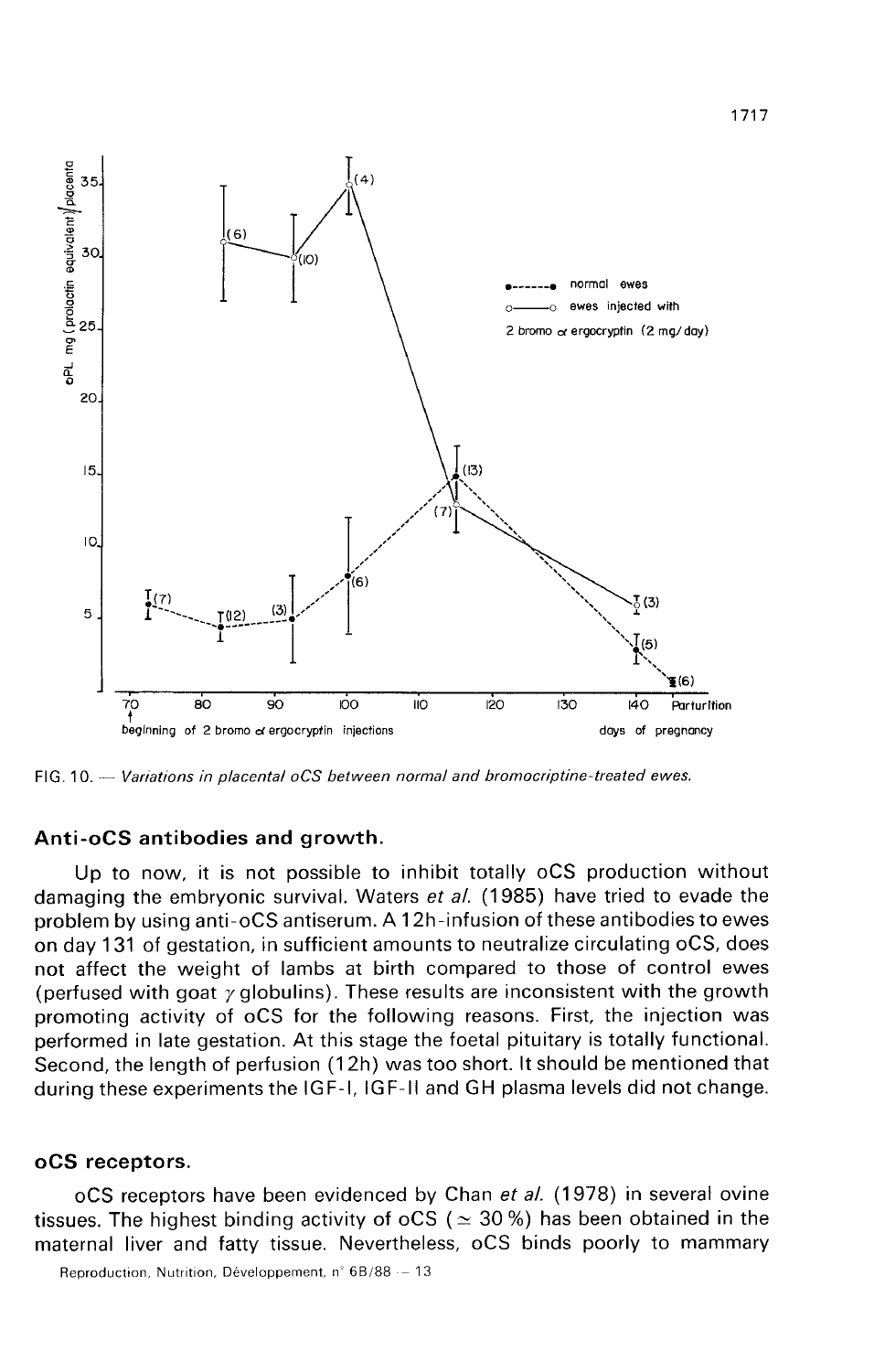

 $\overline{100}$ 

 $90$ 

FIG. 11. - Variations in placenta weight and placental oCS concentration (expressed as oGH equivalent) in a single foetus ewe.

 $110$ 

 $\frac{1}{20}$ 

130

days of pregnancy.



FIG. 12.  $-$  Variation in the placenta weight of a ewe on day 125 of gestation according to the number of foetuses.

fresh fetal cotyledon weight (g)

٠ 140 Parturition

receptors ( $\simeq$  3%) whereas it has a prolactin-like effect in rabbits (Martal and Djiane, 1975 ; Chan et al., 1976). Similar results have been obtained by N'Guema Emane et al. (1986) who confirm the presence of oCS specific receptors in the liver of pregnant or non-pregnant ewes. The liver is considered as the main target for oCS in sheep, while mammary gland receptors bind oCS very poorly in pregnant or lactating ewes. Moreover, the existence of specific oCS high-affinity

60

 $70$ 

вo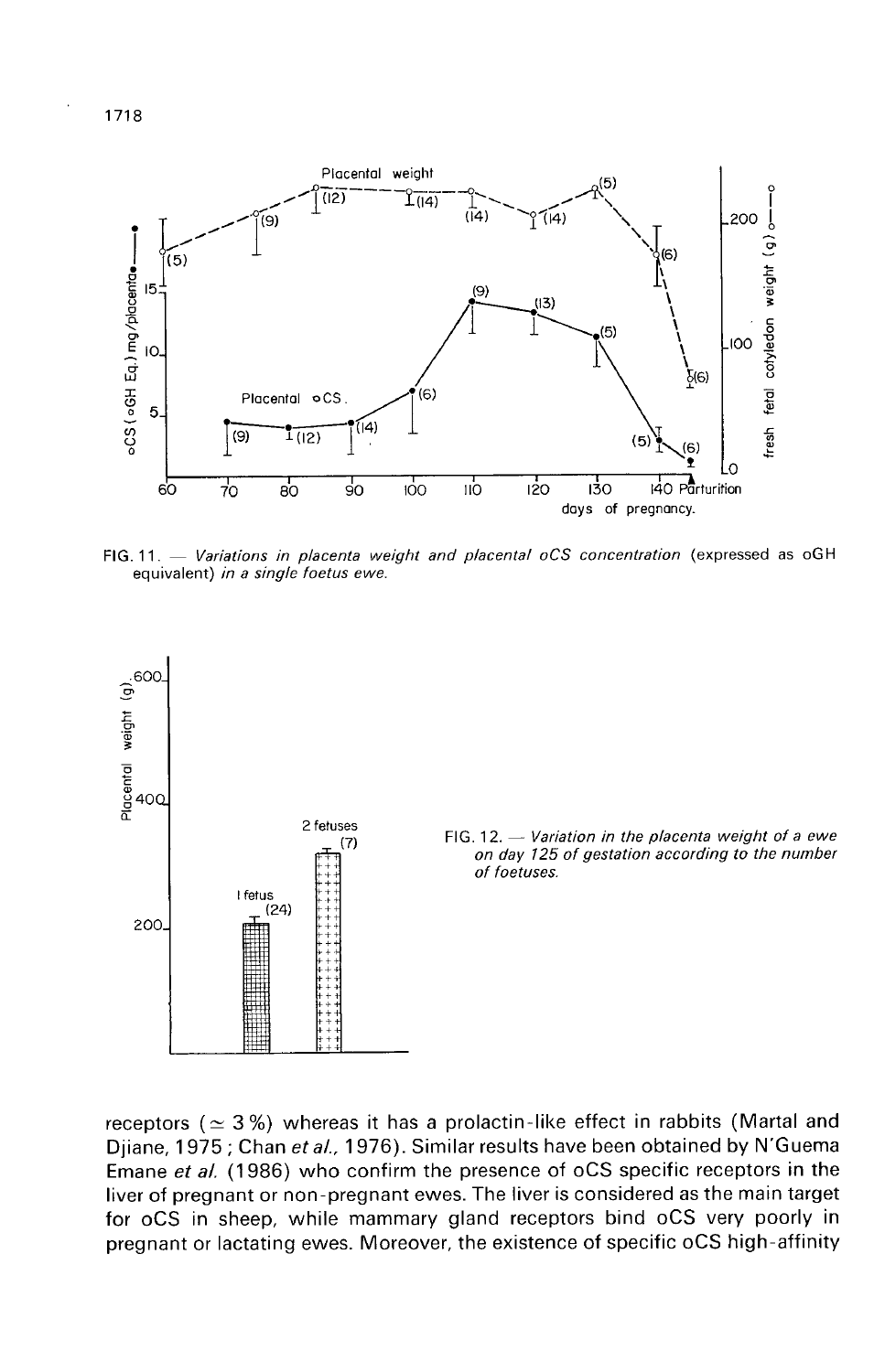

FIG. 13. - Serum oCS concentration (expressed as oGH equivalent) during gestation in a single or twin foetus ewe.

receptors in the liver of a lamb foetus (day 140 of gestation) has been demonstrated by Freemark et al. (1987), whereas homologous hormones (oGH and oPRL) have a very low affinity for foetal liver membranes. Foetal and maternal ovine livers are thus target organs for oCS.

## Somatomedins and oCS.

As oCS is involved in growth, it may be wondered whether its action is similar to that of growth hormone.

It is well known that one property of oCS is to bind to adult liver membranes. It may be assumed that the growth activity of oCS is associated with stimulation of somatomedins. This hypothesis was confirmed by Hurley et al. (1977a). Serum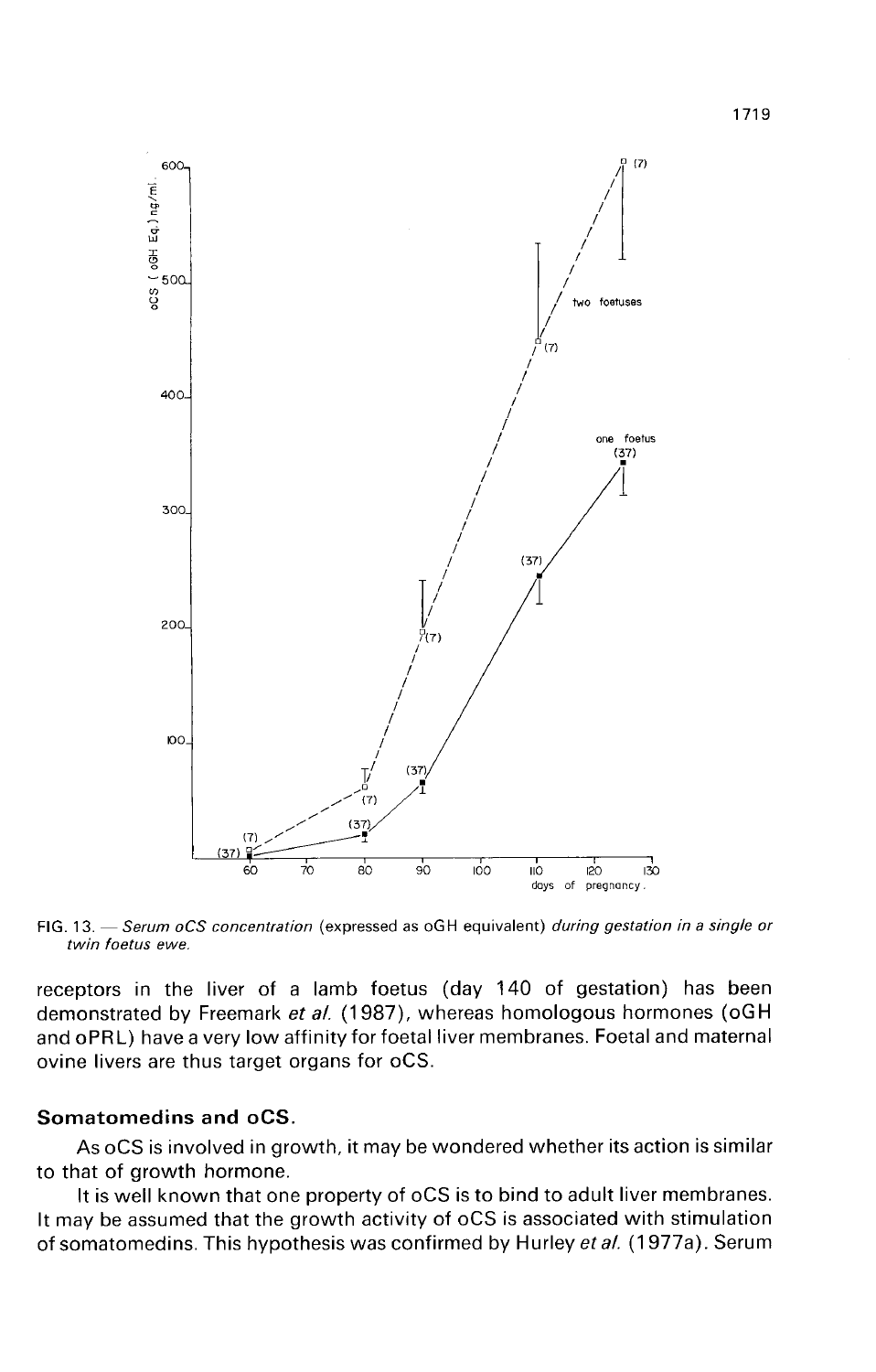|--|--|

| Twin gestation diagnosis by oCS determination using radioreceptor assay (oCS + oGH) on day 110 |  |
|------------------------------------------------------------------------------------------------|--|
| of gestation.                                                                                  |  |

| Number of tested ewes                             | 376(1)                                                                                                                        |
|---------------------------------------------------|-------------------------------------------------------------------------------------------------------------------------------|
|                                                   | 202                                                                                                                           |
|                                                   | 203                                                                                                                           |
|                                                   | 15                                                                                                                            |
| Diagnosis accuracy for one-lamb ewes (3)          | 92%                                                                                                                           |
| Number of presumed twin                           | 147                                                                                                                           |
| Number of real twin (2)                           | 146                                                                                                                           |
| Number of inversions (twin taken for single)      | 14                                                                                                                            |
| Accuracy of gestation diagnosis for twin ewes (3) | 90%                                                                                                                           |
|                                                   | Number of presumed one-lamb ewes<br>Number of real one-lamb ewes at birth (2)<br>Number of inversions (twin taken for single) |

(1) Ewes selected as pregnant on day 19 by determination of serum progesterone levels (test  $accuracy: 94 %$ .

(2) Control at lambing : ewes with stillborn and aborted lambs are included in this table.

(3) Number of accurate diagnoses/Total number of diagnoses  $\times$  100.

somatomedin-C concentrations, measured by radioimmunoassay or by radioreceptor assay, increase after injection of oCS and bGH in hypophysectomized adult rats. Moreover, carunclectomy of ewes before pregnancy lowers plasma somatomedin concentration (Falconer et al., 1977). In the foetus, somatomedin secretion might be mediated by oCS. The following observations confirm this hypothesis.

Both types of insulin-like growth factors have been determined in the blood of ovine foetus between day 54 of gestation and birth and in newborn lambs. IGF-I concentrations measured by radioimmunoassay are very small throughout pregnancy (about one third of the concentration in adults). IG F-I concentrations increase just after birth when growth becomes GH-dependent (Gluckman and Butler, 1983 ; van Vliet et al., 1983). By contrast, foetal IGF-II concentrations are higher than in adults at least from day 60 to 72h before delivery. They fall rapidly at birth to reach the values of adult sheep (Gluckman and Butler, 1983). IGF-I and IG F-I secretions are not correlated in the ovine foetus. However, there seems to be a relationship between oCS and IGF-II levels during pregnancy (Lowe et al., 1982). IGF-11 secretion is predominant during foetal growth. This factor is secreted by foetal liver explants in rats (Rechler et al., 1979) as well as by embryonic fibroblasts (Adams et al., 1983b). Moreover, only oCS, and not hGH can stimulate IGF-11 production by fibroblasts from newborn rats but cannot stimulate fibroblasts from older rats. oCS and hGH induce IGF-I production by fibroblasts from adult rats (Adams et al., 1983a). Many foetal tissues (liver, lung, brain, heart, intestine, kidney) in mice (D'Ercole et al., 1980) and lungs in man (Snyder and D'Ercole, 1980) have been found to synthesize in vitro IGF-I. Rat placenta does not produce IGF-I (D'Ercole et al., 1980). By contrast, IGF-II receptors have been detected in the placenta of ewe (day 90 of gestation), and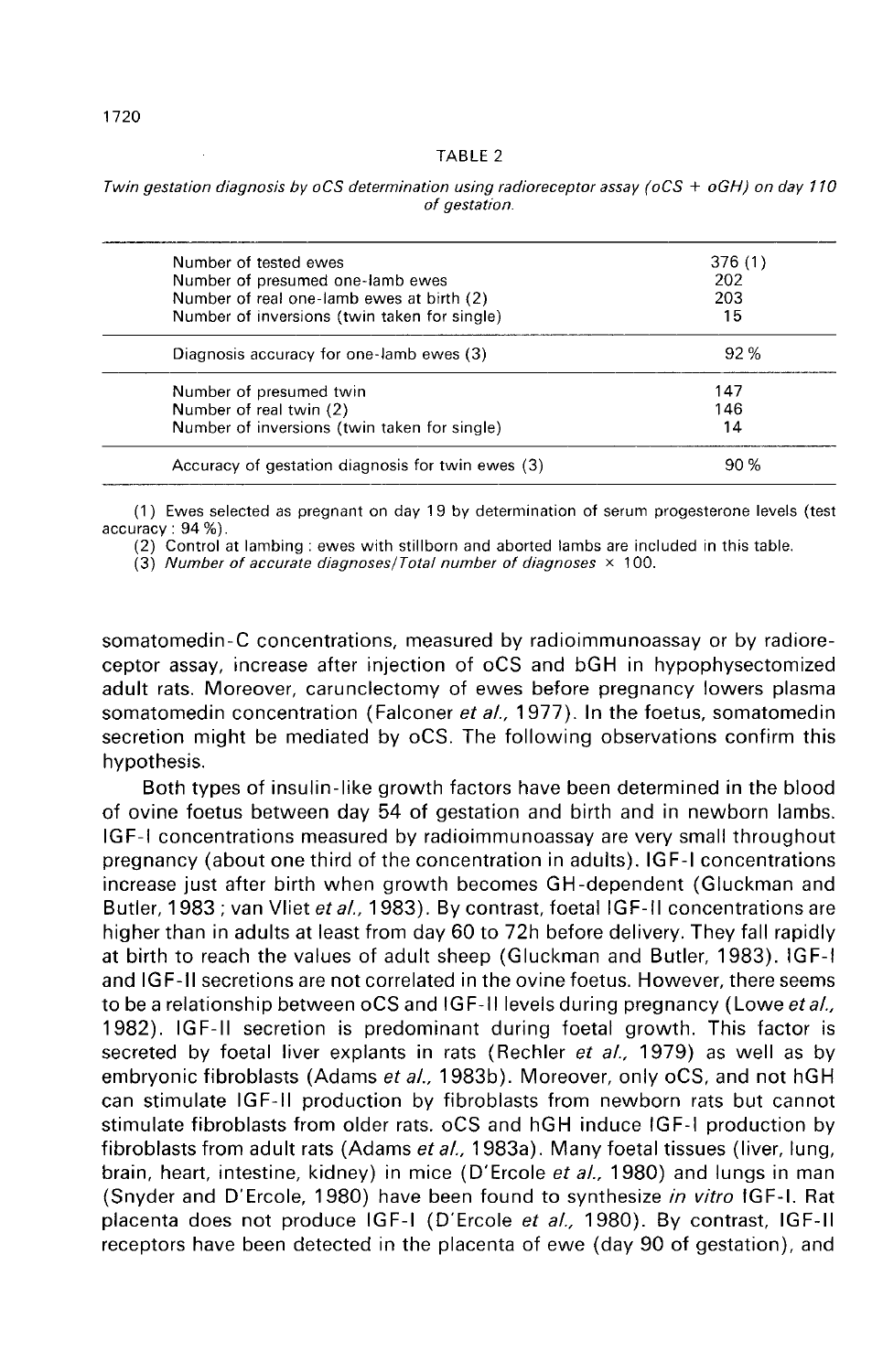#### oCS and foetal growth

were used for IGF-II determination by a radioreceptor assay (Baxter and De Mellow, 1986). After 4-day oGH infusion to foetuses of hypophysectomized lambs (between days 103 and 114), Parkes and Hill (1985) did not notice delayed growth or weight variation in either hypophysectomized animals or controls after delivery or a change in the plasma IGF-I concentrations in animals infused or not with oGH. Only a slight delay in bone development was observed in hypophysectomized lambs. These authors have confirmed that foetal pituitary is not involved in foetal growth and that IGF-I is not GH-dependent. By contrast, IGF-I is GH-dependent in adults.

## GRF and TRH effects on late ovine and bovine foetal growth.

Subcutaneous injections of GRF (growth hormone releasing factor) to ewes in late gestation increase the birth weight of lambs. This effect persists after birth (G. Kann, personal communication). According to Barlet (1988a), « it seems logical to think that GRF administration to pregnant female can stimulate foetal growth by a double process resulting from an increased GH secretion. On the one hand, GH would increase food efficiency, which improve the availability of nutriments for the foetus. On the other hand, this effect could be enhanced by a stimulating effect of GH on placental blood flow ». The same author reported that direct intravenous injections of 1-29 GRF in male calf foetus at days 220, 250 and 270 of gestation increased the mean birth weight from 48.2 kg in controls to 51.4 kg in treated animals and that this difference persisted for 3 weeks. Such a growth improving effect was attributed to an increased IG F-I plasma level (Barlet, 1988a).

Not only GRF but also TRH treatment can induce a growth effect (Barlet, 1988b). Subcutaneous injections of TRH in pregnant heifers at days 230, 240, 250 and 265 of gestation resulted in higher birthweight  $(+ 10\%)$  and higher daily weight gain for 120 days after birth in newborn treated calves than in controls. TRH treatment significantly increased plasma T3, GH and IGF-I in term cows and plasma IGF-I concentrations in newborn calves. The growth-promoting effect of the TRH treatment was attributed to increased IGF-I levels (Barlet, 1988b).

## Foetal growth and hPL.

Although hPL does not bind to somatotropic receptors (Tsushima and Friesen, 1973) and despite a similar structure between hGH and hPL (Li et al., 1971,1972), hPL possesses a significantly lower somatotropic activity than hGH. Weight gain stimulation in hypophysectomized immature male rats requires higher levels of hPL than of hGH (Florini et al., 1966). Furlanetto et al. (1978) have reported a correlation between maternal hPL and somatomedin concentrations in pregnant women. The ability of hPL to increase IGF-I content and its release from foetal pancreatic explants has been shown recently by Swenne et al. (1987), and hPL might participate at least in foetal pancreatic development.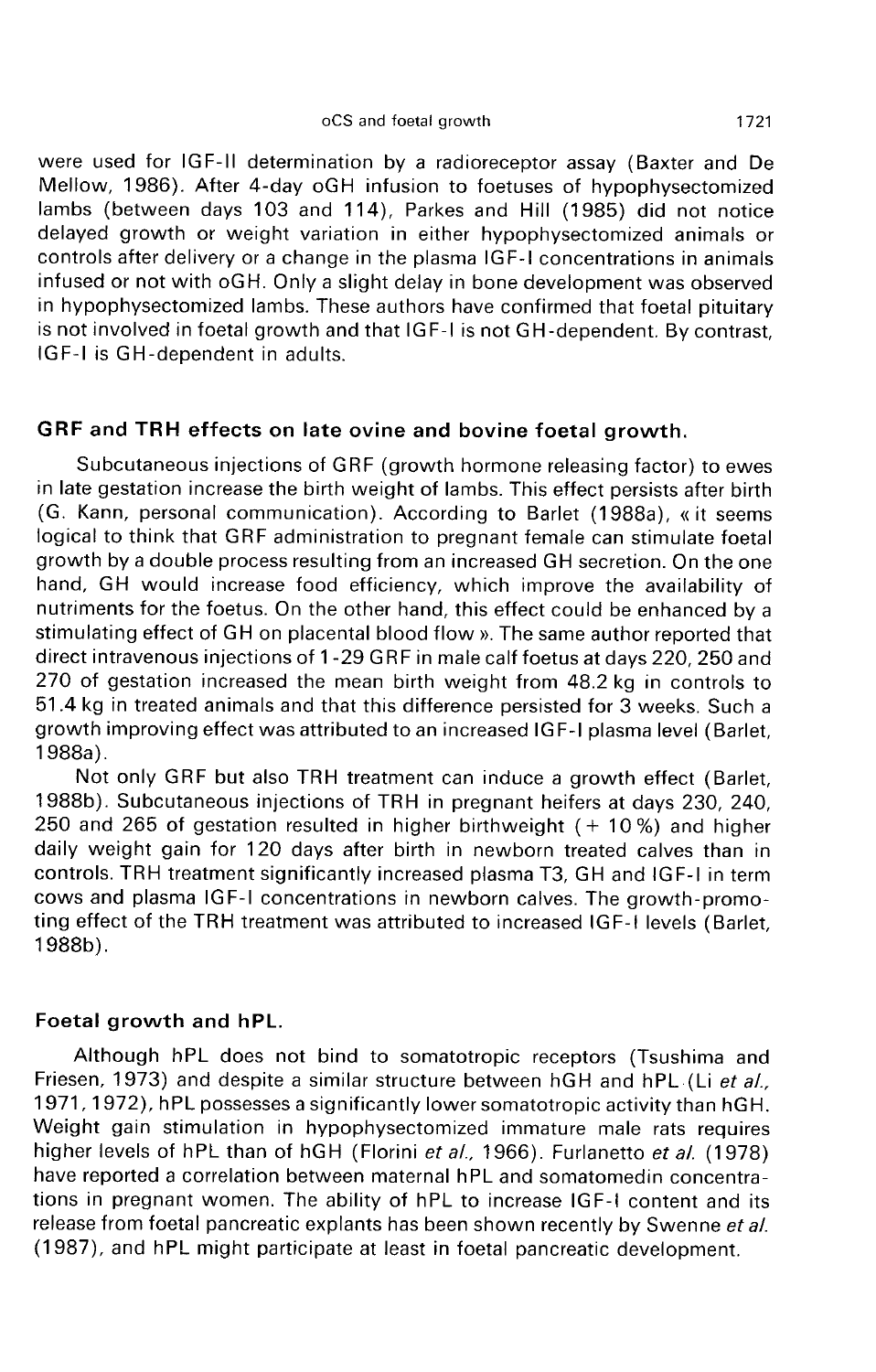### N. CHÊNE et al.

The direct involvment of hPL in human foetal growth has not yet been demonstrated. Nielsen et al. (1979) have shown that even with very weak levels of hPL (less than 25 ng/ml) in the maternal blood, foetal development progresses normally during gestation.

## Structure-function relationships of growth-promoting hormones.

Some of the main placental hormones such as human, rat and mouse placental hormones have a predominant lactogenic activity. Others such as placental hormones of ruminants have both lactogenic and growth activity.

These differences in hormonal activities have led us to investigate more thoroughly the structure-function relationships of these hormones. In this respect, we will refer to works dealing with hCS or hPL and hGH, the better known hormones. Indeed, it is strange that two hormones, hGH and hPL, exhibiting a similar amino acid content (85 %) and a 96 % homology are endowed with different activities. hGH possesses a lactogenic and growth promoting activity and hPL only lactogenic activity, not growth activity (at least in terms of binding to somatotropic receptors). The works of Russell et al. (1981) who have used hybrids of these two molecules after plasmin action, and tested their binding capacity to lactogenic and growth receptors have contributed to a better exhibiting a similar amino acid content (85 %) and a 96 % homology are endowed<br>with different activities. hGH possesses a lactogenic and growth promoting<br>activity and hPL only lactogenic activity, not growth activity (at (1-134) linked by a disulfide bridge to the COOH-terminal peptide of hPL (141 -191 ) binds to mammary gland or liver receptors. On the other hand, the binding to somatotropic receptors). The works of Russell *et al.* (1981) who have<br>used hybrids of these two molecules after plasmin action, and tested their binding<br>capacity to lactogenic and growth receptors have contrib COOH-terminal part of hGH (141-191) displays only lactogenic activity. So, only the NH<sub>2</sub>-terminal fragment (1-134) possesses specific somatotropic activity. capacity to lactogenic and growth receptors have contributed to a be<br>understanding of this matter. On the one hand, the  $NH_2$ -terminal peptide of h<br>(1-134) linked by a disulfide bridge to the COOH-terminal peptide of h<br>(1 recombinant obtained by linking the  $NH_2$ -terminal part of hPL (1-134) to the COOH-terminal part of hGH (141-191) displays only lactogenic activity. So, only the  $NH_2$ -terminal fragment (1-134) possesses specific somatotr

to a homologous hGH recombinant  $(1-134)$   $(141-191)$  (Li et al., 1977). The reduced activity could be attributed to the substitution, in the last third of this molecule of aspartic acid in position 153 and isoleucine in position 179 for hGH, and of histidine and methionine respectively for hPL (Fig. 14).

A hGH molecule deprived of 135-145 peptide also exhibits a growth activity (Singh et al., 1974). Thus, this peptide can be assimilated to a neutral part for growth activity. Thanks to chemical modifications particularly affecting basic amino acids, some authors have attributed to lysine or arginine at positions 16, 41, 64, 70, 77, 115 and 134, a participation in the hormone-liver receptor interaction (Martal et al., 1985; Chêne et al., 1989). A study of the hydropathy profiles of hPL and hGH by Nicoll et al. (1986) has shown differences in two parts, (59-76) and (100-117). Analysis of the amino acid composition of these two hormones and other GHs reveals that four amino acids (methionine 64, aspartic acids 104 and 110, and histidine 112) could contribute to the absence of growth activity in the hPL molecule (Chêne et al., 1989). Unfortunately, at present, only human placental hormone (hPL) can be compared with growth promoting hypophyseal hormones when determining the biological sites of growth activity since the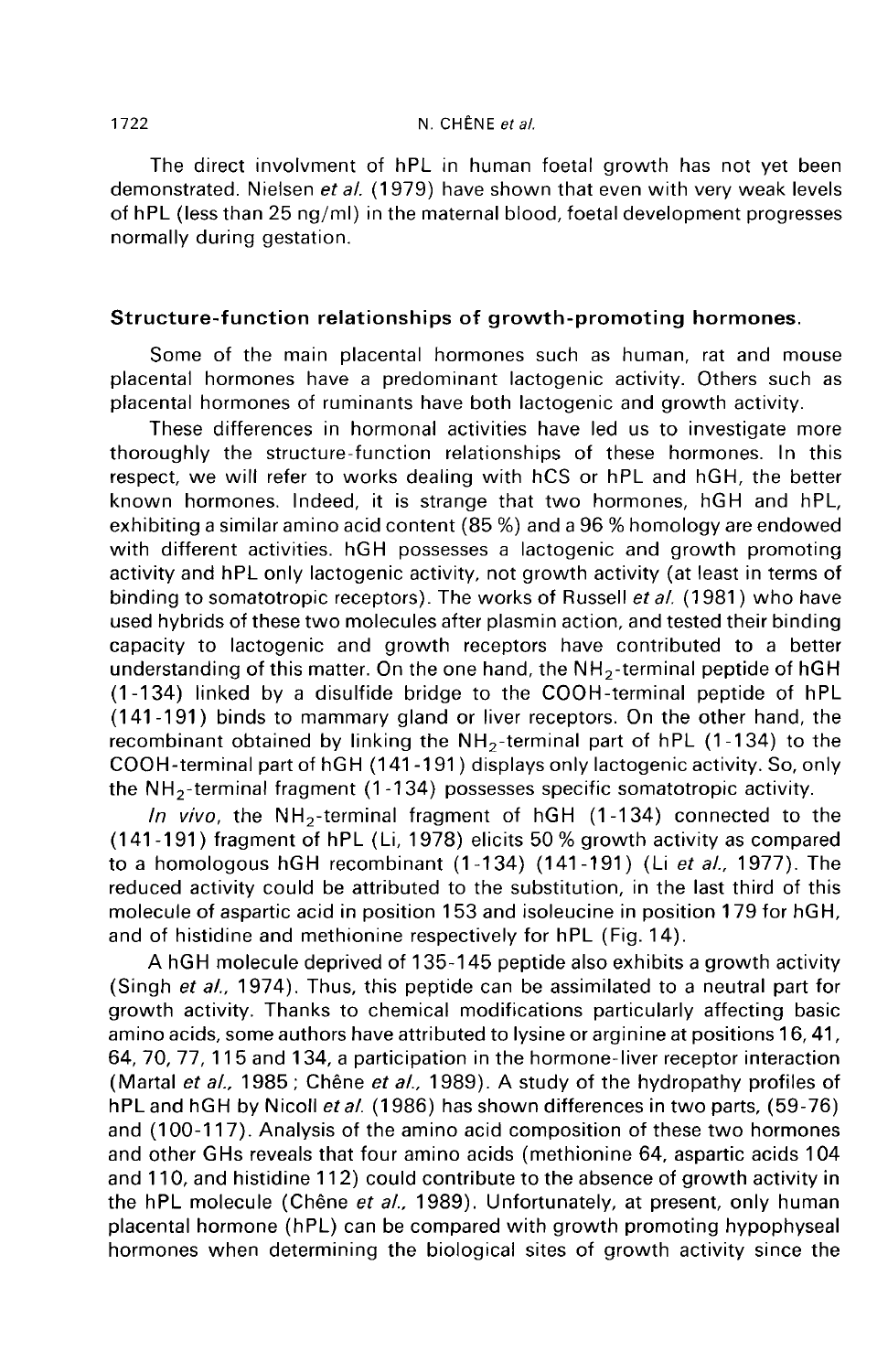

FIG. 14.  $-$  Evidence for one amino acid (at position 163) in hPL inhibiting growth bioactivity (measured by rat tibia test) and related to hGH and hPL peptide recombinants.

sequences of placental hormones in ruminants have not been established yet. Only the sequences of placental hormones in rats (Duckworth et al., 1986) and mice (Jackson et al., 1986) have been elucidated. They are not endowed with growth activity and are much more closely related to prolactins of the same species. Figure 15 summarizes the main sites of growth activity.

Nevertheless, our knowledge of structure-function relationships in terms of growth activity will be improved by further studies on the primary structures of placental hormones.

## Growth factors.

Foetal growth seems to be very complex and controlled by many factors such h as foetal genome ; it also seems to depend on maternal potential such as size and nutrient and oxygen supplies. Besides, other hormones than CS may intervene in foetal growth: human placental growth hormone (Hennen et al., 1985), proliferine (Linzer and Nathans, 1984), thyroid hormones (Thorburn, 1974;<br>Nathanielsz, 1976), insulin and its related peptides, the insulin-like growth<br>factors (IGFs) reviewed by Milner and Hill (1984), oestrogens which ex Nathanielsz, 1976), insulin and its related peptides, the insulin-like growth factors (IGFs) reviewed by Milner and Hill (1984), oestrogens which exert an inhibitory effect on placental weight and further on foetal weight (Abdul-Karim et  $al$ , 1971). Other peptidic factors have a growth stimulating activity. The following list is not exhaustive.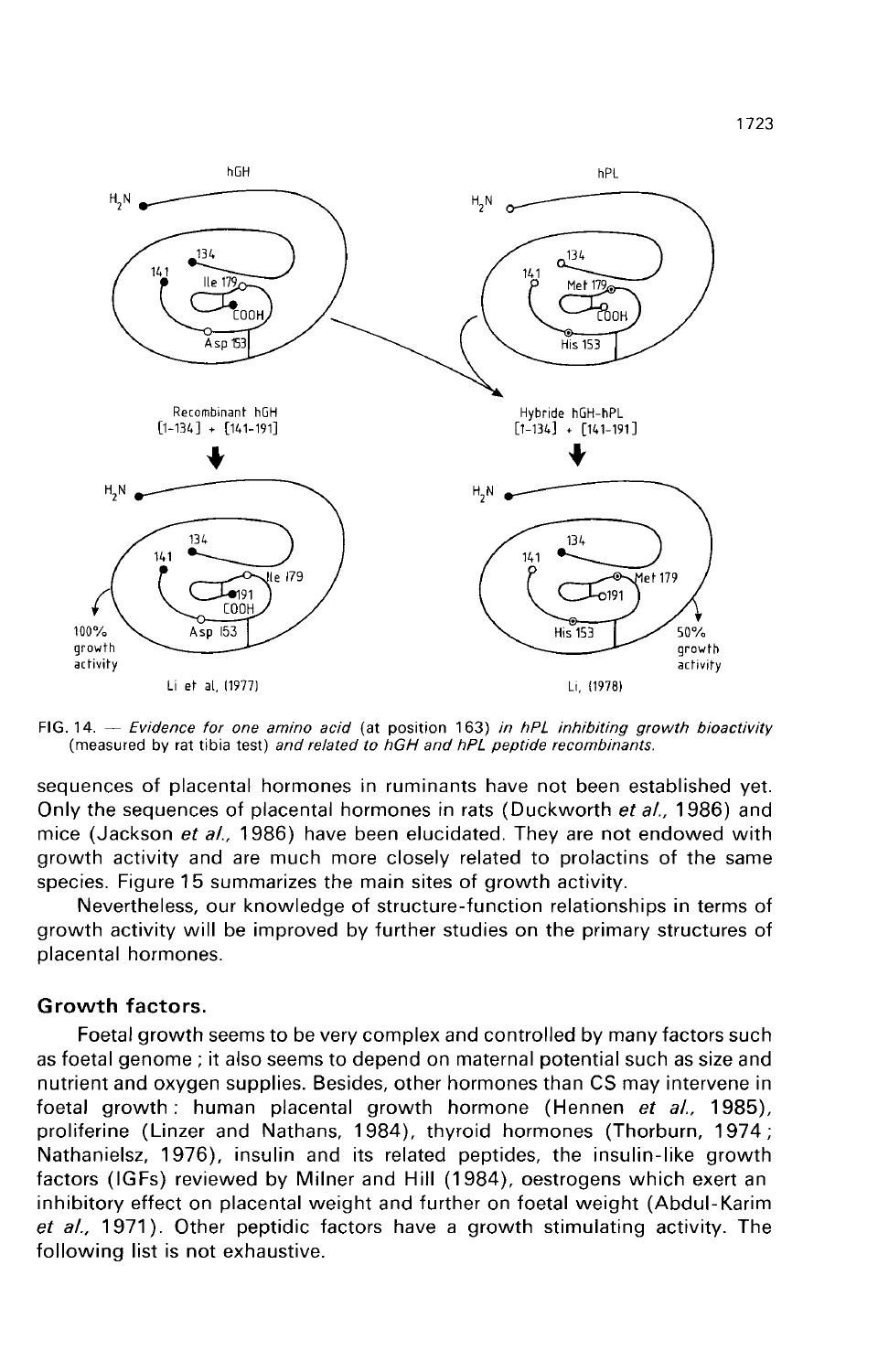

FIG. 15. - Model to localize biological sites in growth hormones according to the studies of Nicoll et al. (1986), Martal et al. (1985) and Chêne et al. (1988). G: Growth hormone binding determinants;  $\overline{SNR}$  PG: Prolactin and growth hormone binding determinants; aa: Basic amino acids involved in growth activity; (aa): Basic amino acids excluded from growth activity; X: Acidic amino acids involved in growth activity; 135-145: Inactive peptide in growth activity (according to Graf et al., 1982).

Epidermal growth factor (EGF), nerve growth factor (NGF), platelet-derived growth factor (PDGF), transforming growth factors (TGFs), fibroblast growth factors and oncogen-derived proteins are among the principal growth factors studied by Evain-Brion in this book (1988).

Finally, very complex foetal growth implies cellular multiplication and differentiation but also modelling of tissues and organs.

All these mechanisms depend on genetic and nutritional elements (not studied here), on classical endocrine regulation and obviously on growth factors (GFs endocrine or paracrine peptides). This foetal growth is regulated by other hormones than those involved in post-natal growth. For instance, pituitary hormones which are essential to newborn growth, intervene little or not at all in the foetus. The placenta prevents the flow of maternal peptidic hormones (pancreatic and hypophyseal). However, Obregon et al. (1984) have suggested that thyroid hormones cross the placental barrier. On the whole, maternal hormonal in ruminants secretions activate metabolism by supplying nutrients and enhance blood flow to ensure normal gestation (Kalkhoff and Kim, 1979). For foetal development, the placenta functions independently. Ovine foetal pituitary growth hormone is not essential to foetal growth (Liggins and Kennedy, 1968), whereas ovine foetal thyroid hormone seems to affect it positively (Thorburn, 1974).

Foetal growth is stimulated by insulin and its related peptides (Hill and Milner, 1985). Pancreatectomy of a 3-week-old lamb foetus provokes a weight reduction by about 20 % (Fowden and Comline, 1984). Many growth factors are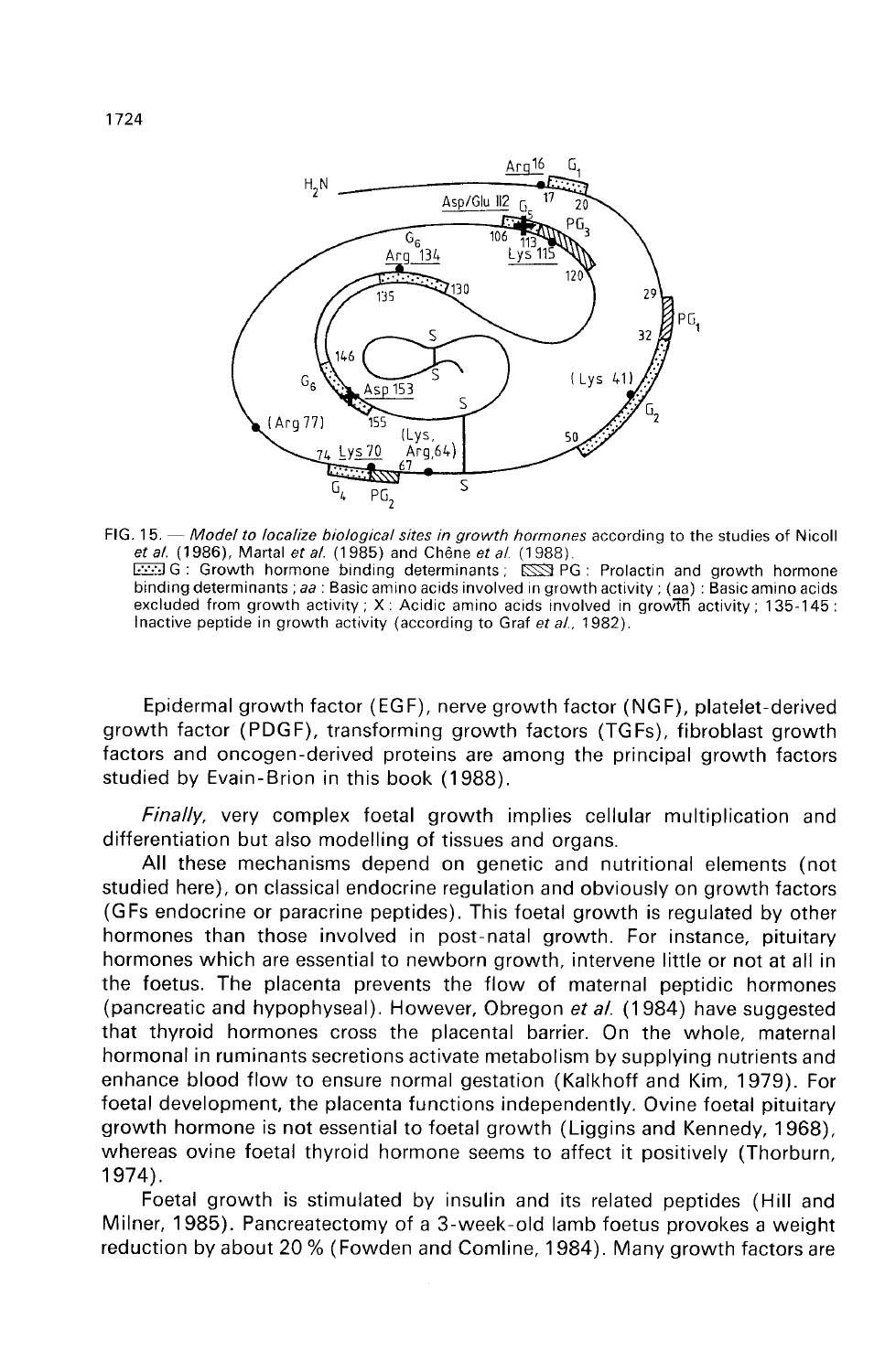involved in cellular multiplication and differentiation ; some of them are hormonedependent such as IG F-I. They can act on adjacent cells (paracrine) or on the cell that secretes them (autocrine). Some growth factors are interdependent.

The main characteristic of foetal growth in ruminants, and particularly in ewes, is the existence of a placental lactogen hormone also endowed with growth promoting activity. In other species this hormone is either absent or present, but also endowed with lactogenic activity (for example hPL). In man, another placental hormone (hPGH) could elicit growth activity, thus replacing hPL. The structural characteristics of oCS have not been elucidated yet, whereas its biological effects are relatively well known. The studies conducted on this hormone emphasize its not exclusive but important implication in foetal growth in sheep.

> 27<sup>e</sup> Réunion de la Société française pour l'Etude de la Fertilité Paris, 29, 30 sept., 1<sup>er</sup> oct. 1988

 $Acknowledgements. - We are grateful to Mrs A. Bource for the translation of this text$ into English.

### Résumé. Somatomammotropine chorionique ovine (oCS) et croissance foetale.

Une hormone d'origine placentaire, la somatomammotropine chorionique ovine (oCS), stimule la croissance pondérale et osseuse de rats hypophysectomisés. Elle possède une bifonctionnalité : somatotrope et lactogène puisqu'elle se lie à des récepteurs soit d'origine hépatique, soit d'origine mammaire. La croissance pondérale du foetus ovin est étroitement liée à la quantité totale d'oCS et d'hormone de croissance ovine (oGH) sérique. L'oCS stimule la production de somatomédines par le foie foetal. L'existence de récepteurs spécifiques à l'oCS dans les tissus foetaux affirme le rôle de l'oCS dans la croissance foetale tandis que l'hormone de croissance hypophysaire est plus impliquée dans la croissance postnatale. Une étude des relations structure-fonction d'hormones est entreprise afin de localiser les sites responsables de l'activité de croissance. Différentes hormones ou facteurs qui participent à la croissance sont également mentionnés dans ce texte.

## References

- ABDUL-KARIM R. W., NESBITT R. E. L. Jr., DRUCKER M. H., RIZK P. T., 1971. The regulatory effect of oestrogens on fetal growth. I. Placental and fetal body weights. Am. J. Obstet. Gynec., 109, 656-661.
- ADAMS S. 0., NISSLEY S. P., HANDWERGER S., RECHLER M. M., 1983a. Developmental patterns of insulin-like growth factor-I and II synthesis and regulation in rat fibroblasts. Nature, Lond., 302, 150-152.
- ADAMS S.O., NISSLEY S. P., GREENSTEIN L. A., YANG Y. M. H., RECHLER M.M., 1983b. Synthesis of multiplication-stimulating activity (rat insulin-like growth factor) by rat embryo fibroblasts. Endocrinology, 112, 979-987.
- ALEXANDER D. P., BRITTON H. G., NIXON D. A., 1966. Observation on the isolated foetal sheep with particular reference to the metabolism of glucose and fructose. J. Physiol. Lond., 185, 382-399.
- BARLET J. P., 1988a. La thyrolibérine injectee à la vache gestante augmente le poids de naissance et stimule la croissance postnatale des veaux. C.R. Acad. Sci., Paris, 306, 511 -514.
- BARLET J. P., 1988b. GRF et croissance fœtale. Biofutur, 69, 96-97.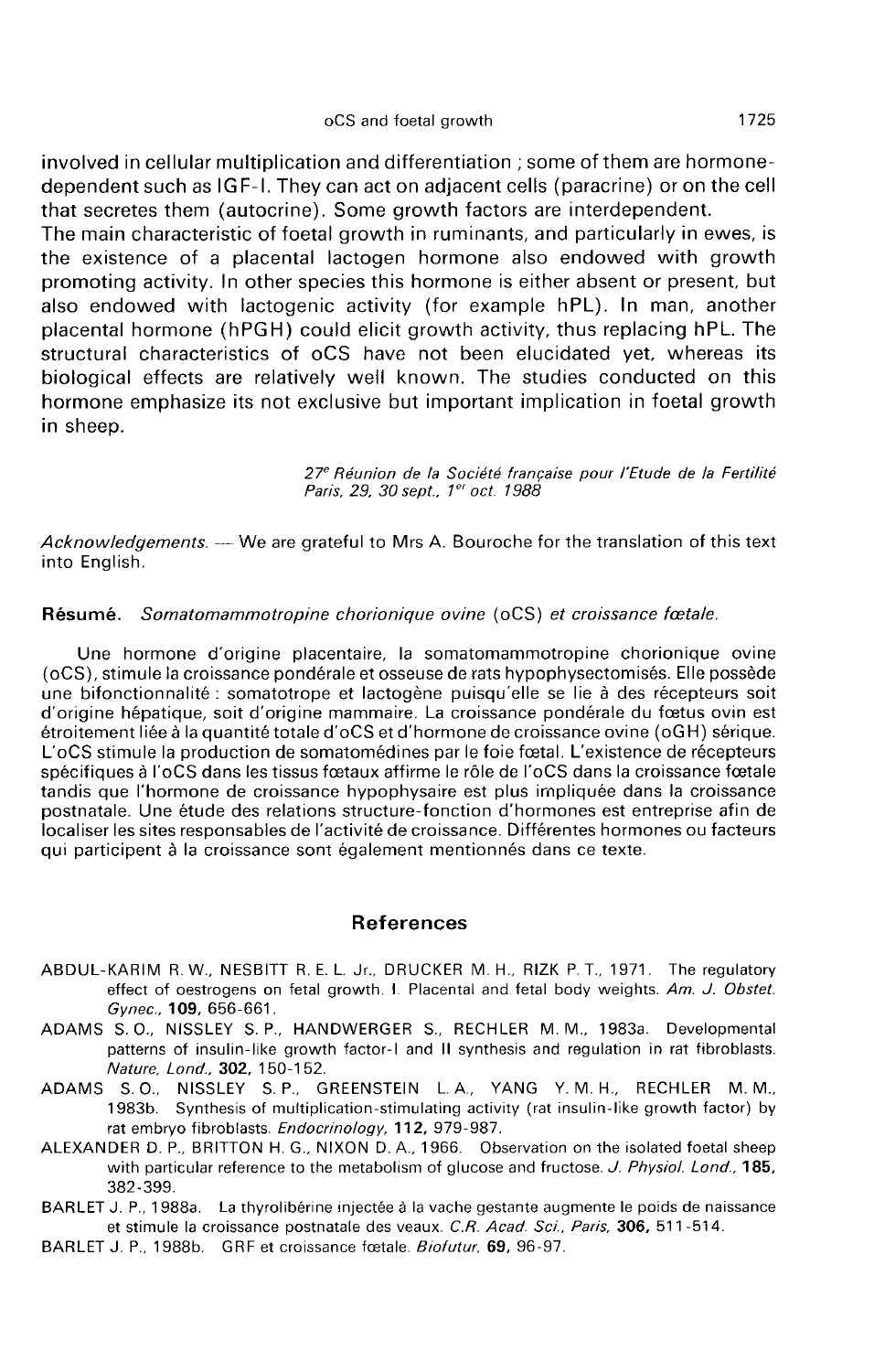- BASSETT J. M., THORBURN G. D., WALLACE A. L. C., 1970. The plasma growth hormone concentration of the foetal lamb. J. Endocr., 48, 251 -263. BASSETT J. M., THORBURN G. D., WALLACE A. L. C., 1970. The plasma growth hormone<br>concentration of the foetal lamb. J. Endocr., 48, 251-263.<br>BAXTER R. C., DE MELLOW J. S. M., 1986. Measurement of insulin-like growth factor-
- radioreceptor assay using ovine placental membranes. Clin. Endocrinol., 24, 267-278.
- BECK P., DAUGHADAY W. H., 1967. Human placental lactogen : studies of its acute metabolic effects and disposition in normal man. Endocrinology, 46, 103-109.
- BOSHIER D. P., 1969. A histological and histochemical examination of implantation and early placentome formation in sheep. J. Reprod. Fert., 19, 51-61.
- BREWER D. B., 1957. Congenital absence of the pituitary gland and its consequences. J. Path. Bact., 73, 59-67.
- BRINSMEAD M. W., WATERS M. T., THORBURN G. D., 1980. Placental lactogen and fetal growth, 457-460. In CUMMING I. A., FUNDER J. W., MENDELSOHN F. A. O., Endocrinology Austr. Acad. Sci., Canberra.
- BUTLER S. R., HURLEY T. W., SCHANBERG S. M., HANDWERGER S., 1978. Ovine placental lactogen stimulation of ornithine decarboxylase activity in brain and liver of neonatal rats. Life Sci., 22, 2073-2078.
- CARIDAD J. J., WOLFENSTEIN-TOFEL C., 1988. Selective reduction of the disulfide bonds of ovine placental lactogen. Int. J. Peptide Protein Res., 31, 71-76.
- CHAN J. S. D., NIE Z. R., SEIDAH N. G., CHRETIEN M., 1986. Purification of ovine placental lactogen (oPL) using high-performance liquid chromatography. FEBS, 199, 259-264.
- CHAN J. S. D., ROBERTSON H. A., FRIESEN H. G., 1976. The purification and characterization of ovine placental lactogen. Endocrinology, 98, 65-76.
- CHAN J. S. D., ROBERTSON H. A., FRIESEN H. G., 1978. Distribution of binding sites for ovine placental lactogen in the sheep. Endocrinology, 102, 632-640.
- CHÊNE N., 1987. Relations structure-fonction d'hormones à activités lactogène et de croissance en vue d'applications à l'étude de la somatomammotropine chorionique ovine (oCS). Thèse de Doct. Univ., 40 p.
- CHENE N., MARTAL J., DE LA LLOSA P., CHARRIER J., 1989. Growth hormones. II structure-function relationships. Reprod. Nutr. Dévelop., 29, in press.
- CHO D. Y., LEIPOLD H. W., 1978. Anencephaly in calves. Cornell. Vet., 68, 60-69.
- CONTOPOULOS A. N., SIMPSON M. E., 1959. Growth promoting activity of pregnant rat plasma after hypophysectomy and after thyroidectomy. Endocrinology, 64, 1023-1031.
- D'ERCOLE A. J., APPLEWHITE G. T., UNDERWOOD L. E., 1980. Evidence that somatomedin is synthesized by multiple tissues in the fetus. Develop. Biol., 75, 315-328.
- DUCKWORTH M. L., KIRK K. L., FRIESEN M. G., 1986. Isolation and identification of a cDNA clone of rat placental II. J. biol. Chem., 261, 10871-10878.
- EREZ S., KING T. M., 1966. Anencephaly: a survey of 44 cases. Obstet. Gynec., 27, 601-604.
- EVAIN-BRION D., 1988. Facteurs de croissance et développement embryonnaire. Reprod. Nutr. Develop., 28, 1681-1686.
- FALCONER J., FORBES J. M., HART I. C., ROBINSON J. S., THORBURN G., 1977. Somatomedin activity in foetal sheep following hypophysectomy or after reduction of placental size by removal of endometrial caruncles. J. Physiol., 272, 18 p.
- FLORINI J. R., TONELLI G., BREUER C. B., COPPOLA J., RINGLER I., BELL P. H., 1966. Characterization and biological effects of purified placental protein (human). *Endocrinology*, **79**, 692-708.
- FOWDEN A., COMLINE R. S., 1984. The effect of pancreatectomy on the sheep fetus in utero. Q. J. exp. Physiol., 69, 319-330.
- FREEMARK M., COMER M., KORNER G., HANDWERGER S., 1987. A unique placental lactogen receptor: implications for fetal growth. Endocrinology, 120, 1865-1872. 692-708.<br>
692-708.<br>
A A., COMLINE R. S., 1984. The effect of pancreatect<br> *J. exp. Physiol.,* **69**, 319-330.<br>
RK M., COMER M., KORNER G., HANDWERGER S., 1<br>
receptor : implications for fetal growth. *Endocrinology,*<br>
RK M.,
- FREEMARK M., HANDWERGER S., 1982. Ovine placental lactogen stimulates amino-acid trans-<br>port in rat diaphragm. *Endocrinology*, **110**, 2201-2203.
- FURLANETTO R. W., UNDERWOOD L. E., Van WYK J. J., HANDWERGER S., 1978. Serum immunoreactive somatomedin C is elevated in late pregnant. J. clin. Endocrinol. Metab., 47, 695-697.
- GLUCKMAN P. D., BUTLER J. H., 1983. Parturition related changes in insulin like growth factor-I and -II in perinatal lamb. J. Endocr., 99, 223-232.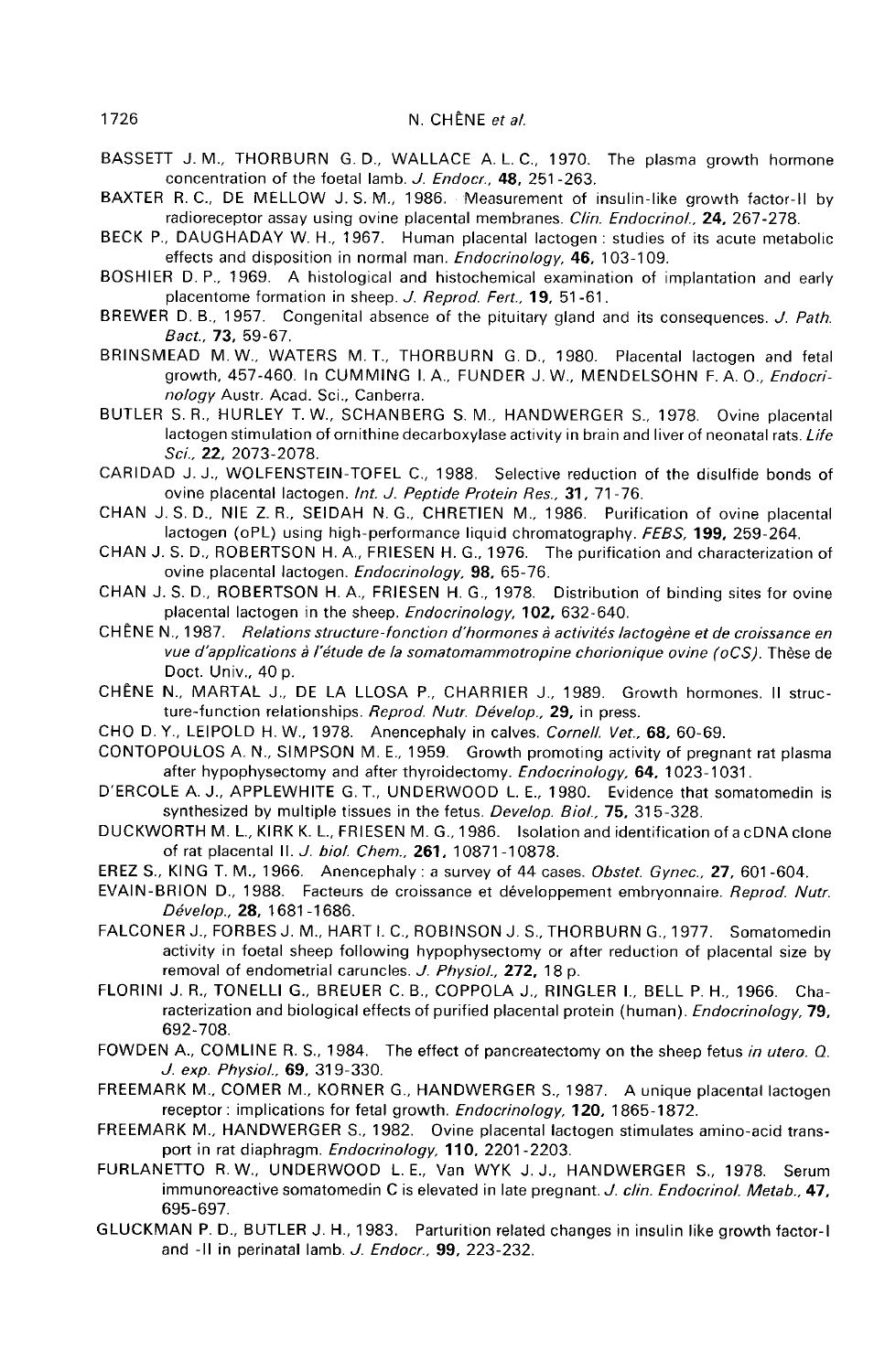- GRAF L., LI C. H., JIBSON M. J., 1982. Human somatotropin. Selection removal with trypsin of residues 135-145 from the hormone molecule with no loss of biological activities. J. biol. Chem., 257, 2365-2369.
- GRUMBACH M. M., KAPLAN S. L., SCIARRA J. J., BURR I. M., 1968. Chorionic growth hormone prolactin (CGP) : secretion, disposition, biologic activity in man, and postulated as the « growth hormone » of the second half of pregnancy. Ann. New York Acad. Sci., 148, 501-531.
- HANDWERGER S., FELLOWS R. E., CRENSHAW M. C., HURLEY T., BARRETT J., MAURER W. F., 1976. Ovine placental lactogen : acute effects on intermediary metabolism in pregnant and non-pregnant sheep. J. Endocr., 69, 133-137.
- HANDWERGER S., MAURER W., BARRETT J., HURLEY T., FELLOWS R. E., 1974. Evidence for homology between ovine and human placental lactogens. Endocrine Res. Commun., 1, 403-413.
- HENNEN G., FRANKENNE F., CLOSSETJ., GOMEZ F., PIRENS G., EL KHAYAT N., 1985. A human placental GH : increasing levels during second half of pregnancy with pituitary GH suppression as revealed by monoclonal antibody radioimmunoassays. Int. J. Fertil., 30, 27-33. '
- HILL D. J., MILNER R. D. G., 1985. Insulin as a growth factor. Pediatr. Res., 19, 879-886.
- HURLEY T. W., D'ERCOLE A. J., HANDWERGER S., UNDERWOOD L. E., FURLANETTO R. W., FELLOWS R. E., 1977a. Ovine placental lactogen induces somatomedin : a possible role in fetal growth. Endocrinology, 101, 1635-1638.
- HURLEY T. W., GRISSOM F. E., HANDWERGER S., FELLOWS R. E., 1977b. Purification and partial characterization of the cyanogen bromide fragment of ovine placental lactogen. Biochemistry, 16, 5605-5609.
- HURLEY T. W., KUHN C. M., SCHANBERG S. M., HANDWERGER S., 1980. Differential effects of placental lactogen, growth hormone and prolactin on rat liver ornithine decarboxylase activity in the perinatal period. Life Sci., 27, 2269-2275.
- HURLEYT. W., MAURER W., HANDWERGER S., FELLOWS R. E., 1975. Ovine placental lactogen : structural and functional relationship with growth hormone and prolactin, 583-588. In WALTER R., MEIENHOFER J., Peptides: chemistry, structure and biology. Michigan Ann. Arbor Sci. Publ.
- JACKSON L. L., COLOSI P., TALAMANTES F., LINZER D. I. H., 1986. Molecular cloning of mouse placental lactogen cDNA. Proc. nat. Acad. Sci. USA, 83, 8496-8500.
- JOST A., 1947. Expériences de décapitation de l'embryon de lapin. C.R. Acad. Sci. Paris, 225, 322-324.
- KALKHOFF R. K., KIM H. J., 1979. The influence of hormonal changes of pregnancy on maternal metabolism, 29-56. In BEARD R. W., HOET J. J., Pregnancy metabolism, diabetes and the fetus, Ciba Found. Symp. 63, Excerpta med., Amsterdam. LI C. H., 1978. Noncovalent interaction of the NH<sub>2</sub>-terminal fragment of human somatotropin with<br>the NLX-terminal metabolism, 29-56. In BEARD R. W., HOET J. J., *Pregnancy metabolism, diabetes and the<br>fetus, Ciba Found. S*
- ting activity. Proc. nat. Acad. Sci. USA, 75, 1700-1702.
- LI C. H., BEWLEY T. A., BLAKE J., HASHIDA T., 1977. Human somatotropin : restoration of full biological activity by non covalent interaction of a natural and a synthetic fragment of the hormone. Proc. nat. Acad. Sci. USA, 74, 1016-1019.
- Li C. H., DIXON J. S., CHUNG D., 1971. Primary structure of the human chorionic somatomammotropin (hCS) molecule. Science, 173, 56-58.
- Li C. H., DIXON J. S., GORDON D., KNORR J., 1972. Amino-acid sequence of sheep pituitary growth hormone. Int. J. Peptide Protein Res., 4, 151-153.
- LIGGINS G. C., KENNEDY P. C., 1968. Effects of electrocoagulation of the foetal lamb hypophysis on growth and development. J. Endocr., 40, 371-381.
- LINZER D. I. H., NATHANS D., 1984. Nucleotide sequence of a growth-related mRNA encoding a number of the prolactin-growth hormone family. Proc. nat. Acad. Sci. USA, 81, 4255-4259.
- LOWE K. C., GLUCKMAN P. D., JANSEN C. A. M., NATHANIELSZ P. W., 1982. Changes in fetal and mat plasma ovine chorionic somatomammotropin concentrations in normal and premature parturition. J. Endocr., 94 (suppl.), abstract No. 36, p. 18.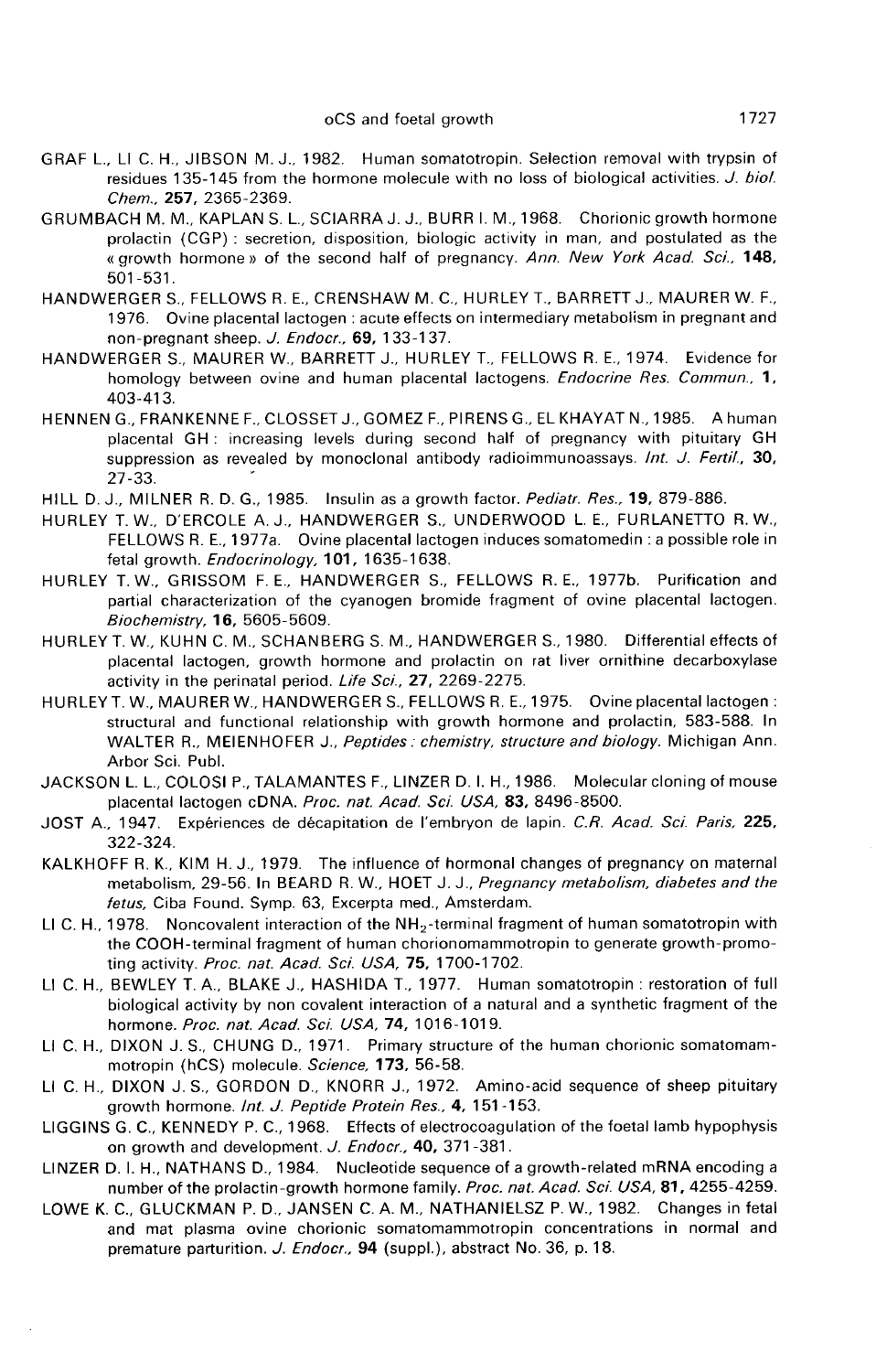- Mac MILLAN D. R., 1979. Secretion of polypeptide hormones by the placentomaternal unit and their effects on the fetus and newborn, 1-16. In NITZAN M., The influence of maternal hormones on the fetus and newborn, Karger, Basel.
- MARTAL J., 1978a. Placental growth hormone in sheep : purification, properties and variations. Ann. Biol. anim. Bioch. Biophys., 18, 45-51.
- MARTAL J., 1978b. Propriétés immunologiques de la somatomammotrophine chorionique ovine. C.R. Acad. Sci. Paris série D, 286, 245-248.
- MARTAL J., 1980. L'hormone lactogène placentaire ovine. Purification et propriétés physicochimiques, immunologiques et biologiques. Etude de son rôle dans les mecanismes de contrôle de la gestation. Th. Doct. ès-Sci. Etat en Biologie, 499 p.
- MARTAL J., 1981. L'hormone lactogène placentaire, 101-120. In CONSTANTIN A., MEISSON-NIER E., L'utérus de la vache, Sté fse de Buiatrie, E.N.V.A., Maisons-Alfort, France.
- MARTAL J., CHENE N., DE LA LLOSA P., 1985. Involvement of lysine residues in the binding of hGH and bGH to somatotropic receptors. FEBS Letters, 180, 295-299.
- MARTAL J., DJIANE J., 1975. Purification of a lactogenic hormone in sheep placenta. Bioch. Biophys. Res. Comm., 65, 770-778.
- MARTAL J., DJIANE J., 1976. Mammotrophic and growth promoting activities of a placental hormone in sheep. J. Steroid Bioch., 8, 415-417.
- MARTAL J., DJIANE J., 1977. The production of chorionic somatomammotrophin in sheep. J. Reprod. Fert., 49, 285-289.
- MARTAL J., DJIANE J., DUBOIS M. P., 1977. Immunofluorescent localization of ovine placental lactogen. Cell. Tiss. Res., 184, 427-433.
- MARTAL J., LACROIX M. C., 1978. Production of chorionic somatomammotropin (oCS), fetal growth and growth of the placenta and the corpus luteum in ewes treated with 2-bromo- $\alpha$ ergocryptine. Endocrinology, 103, 193-199.
- MARTIN J. M., GAGLIARDINO J. J., 1967. Effect of growth hormone on the isolated pancreatic islets of rat in vitro. Nature Lond., 213, 630-631.
- McMILLEN I. E., JENKIN G., ROBINSON J. S., KINGSTON E. J., THORBURN G. D., 1977. Prolactin concentrations in foetal and neonatal sheep : effect of thyrotrophin releasing hormone, hypoxia and chlorpromazine. J. Endocr., 75, 54 p.
- MILNER R. D. G., HILL D. J., 1984. Fetal growth control : the role of insulin and related peptides. Clin. Endocrinol., 21, 415-433.
- NATHANIELSZ P. W., 1976. The fetal thyroid, 215-231. In BEARD R. W., NATHALIELSZ P. W., Fetal physiology and medicine : The basis of perinatology, W.B. Saunders, London.
- N'GUEMA EMANE M., DELOUIS C., KELLY P. A., DJIANE J., 1986. Evolution of prolactin and placental lactogen receptors in ewes during pregnancy and lactation. Endocrinology, 118, 695-700.
- NICOLL C. S., MAYER G. L., RUSSELL S. M., 1986. Structural features of prolactins and growth hormones that can be related to their biological properties. *Endocr. Rev.*, **7**, 169-203.
- NIELSEN P. V., PEDERSEN H., KAMPMANN E. M., 1979. Absence of human placental lactogen in an otherwise uneventful pregnancy. Am. J. Obstet. Gynecol., 135, 322-326.
- OBREGON M. J., MALLOL J., PASTOR R., MORREALE DE ESCOBAR G., ESCOBAR DE REY F., 1984. L-thyroxine and 3,5,3'-triodo-L-thyromine in rat embryos before onset of fetal function. Endocrinology, 114, 305-307.
- PARKES M. J., HILL D. J., 1985. Lack of growth hormone-dependent somatomedins or growth retardation in hypophysectomized fetal lambs. J. Endocr., 104, 193-199.
- RATTRAY P. V., GARRETT W. N., EAST N. E., HINMAN N., 1974. Growth development and composition of the ovine conceptus and mammary gland during pregnancy. J. anim. Sci., 38, 613-629.
- RECHLER M. M., EISEN H. J., HIGA 0. Z., NISSLEY S. P., MOSES A. C., SCHILLING E. E., FENOY I., BRUNI C. B., PHILIPPS L. S., BAIRD K. L., 1979. Characterization of a somatomedin (insulin-like growth factor) synthesized by fetal rat liver organ cultures. J. biol. Chem., 254, 7942-7950.
- REDDY S., WATKINS W. B., 1978. Purification and some properties of ovine placental lactogen. J. Endocr., 78, 59-69.